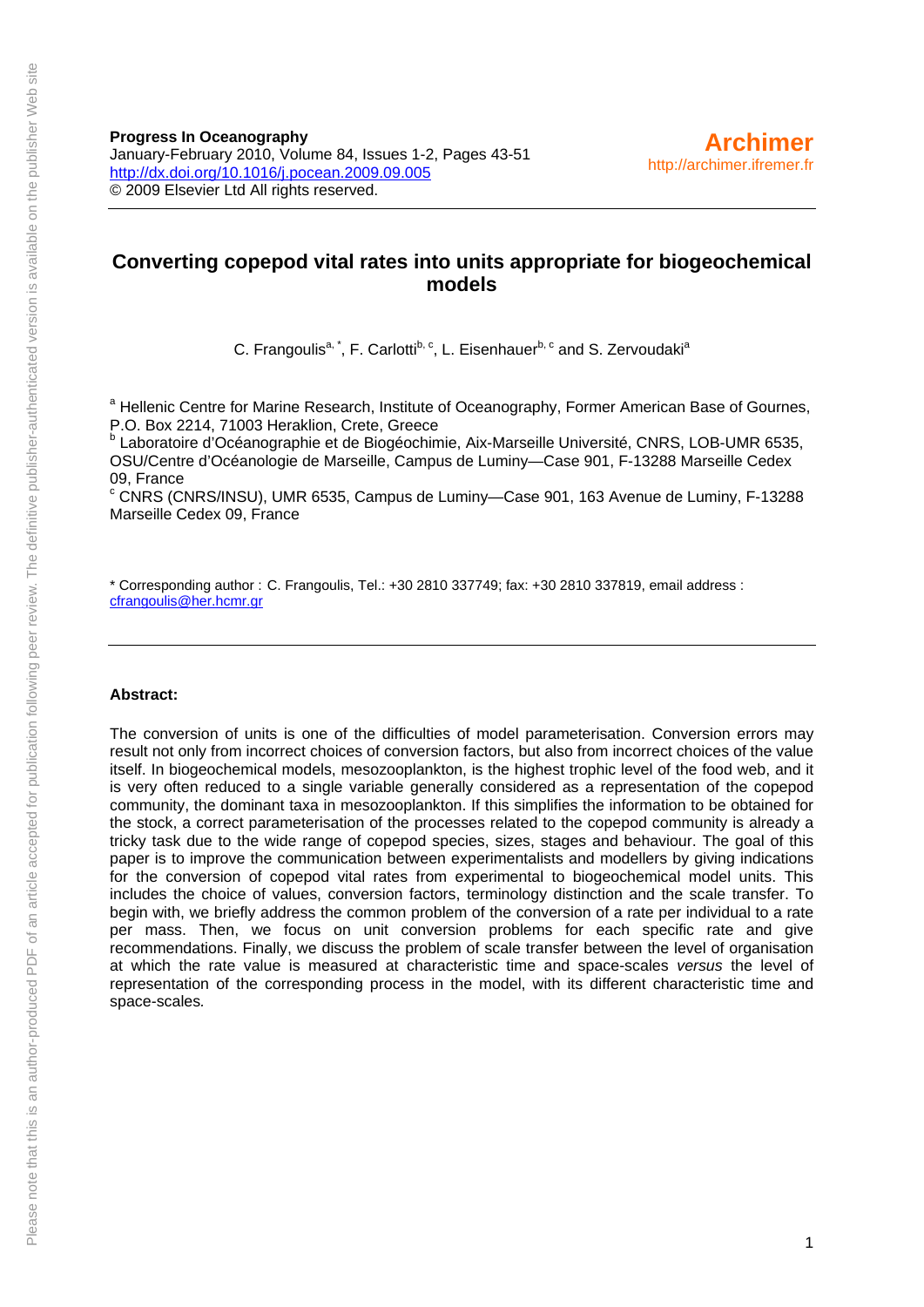## **1. Introduction**

 Modelling approaches suffer from a number of problems many of which are a result of the parameterization used (Scheffer, 1991; Lima et al., 2002). One of the reasons for the introduction of significant errors due to model sensitivity to parameterization, is the use of inappropriate conversion factors for a given model framework. The little commonality in units requires transforming experimental data into appropriate units for models to improve the communication among modellers and biologists (Flynn, 2005).

 There are several types of error that may lead to incorrect conversions. Apart from simple direct errors due to initial incorrect values, like the initial decimal point error for the iron in spinach which took almost a century to be widely publicized (Hamblin, 1981), there are also indirect causes of errors such as wrong choices of values due to either a discrepancy in terminology between biologists and modellers (e.g. modellers include particulate matter into excretion or dissolved matter into egestion), or a transfer of a reference (e.g. a value initially from unpublished data that is transferred from one paper to the next), or a wrong application because of scale transfer (time, space, level of organisation at which the process or the value is measured *versus* the level of representation of this process or this value in the model).

 Parameters of zooplankton have a large influence on the models sensitivity (Carlotti and Poggiale, this issue). In biogeochemical models, where mesozooplankton is often the highest trophic level of the food web explicitly represented and therefore being a closure term, its parameterisation is often difficult due to the mixture of different taxonomic groups, each one with a complex life cycle (developmental stages), a broad size spectrum, a variable behaviour and a different metabolism (Carlotti et al., 2000; Gentleman et al., 2003; Buitenhuis et al., 2006; Carlotti and Poggiale, this issue).

This paper aims to give general indications for the conversion of zooplankton rates, helping to build the bridge between modellers and biologists. Although it is much safer for biologists to make these transformations rather than modellers (Flynn, 2005) this paper intends to help both sides. Transformations will consider the choice of values, terminology distinction and transfer of scale that should be taken into account. To illustrate this, a comparison of the vital rates formulation and parameters of three largely distributed biogeochemical models will be presented in parallel from a biologist's point of view (Tables 1 and 2), and will serve as a reference for the detailed presentations of the different processes.

 Although it would be more convenient for most biogeochemical models to consider the whole "mesozooplankton", it would be too extensive to give a common conversion guideline, due to the high diversity of this group (Anderson, 2005; Carlotti and Poggiale, this issue) so this paper will only focus on vital rates of copepods, the dominant mesozooplankton group. Copepods play an important role in marine ecosystems linking primary production to upper trophic levels and accounting for up to 80% of the metazoan biomass in the marine environment (Kiørboe, 1998). Their vital rates directly influence the amplitude of their role. These rates are considered here in a broad sense including physiological (i.e. ingestion, metabolic rates and growth) and demographic rates (e.g. mortality rates) and are defined as an amount of matter per amount of zooplankton per unit of time. In biogeochemical models, these rates are usually expressed in units of mass [M], and concern a flow of matter for a mass of organisms [M], per time unit [t], i.e. specific rate (e.g. mgC mgC $^{-1}$  d<sup>-1</sup> or %C d<sup>-1</sup> or d<sup>-1</sup>). The currency of mass unit in biogeochemical models is generally C, eventually N, P. Moreover, in several biogeochemical models some metabolic rates are expressed as a fraction of the assimilated (e.g. for excretion) or non-assimilated matter (for faecal pellet production) therefore with zero dimension (e.g. excreted mgC per assimilated mgC) (Table 1), i.e. assuming that at the time scale of the model resolution these rates could be supposed in a quasi steady state. These fractions values are used as parameters (Tables 1 and 2). To calculate such fractions (f), literature data of the metabolic rate (R), of ingestion rate (I) and of assimilation efficiency (ae) should be obtained in the same conditions, which is rarely the case. These fractions, also called "rates" in some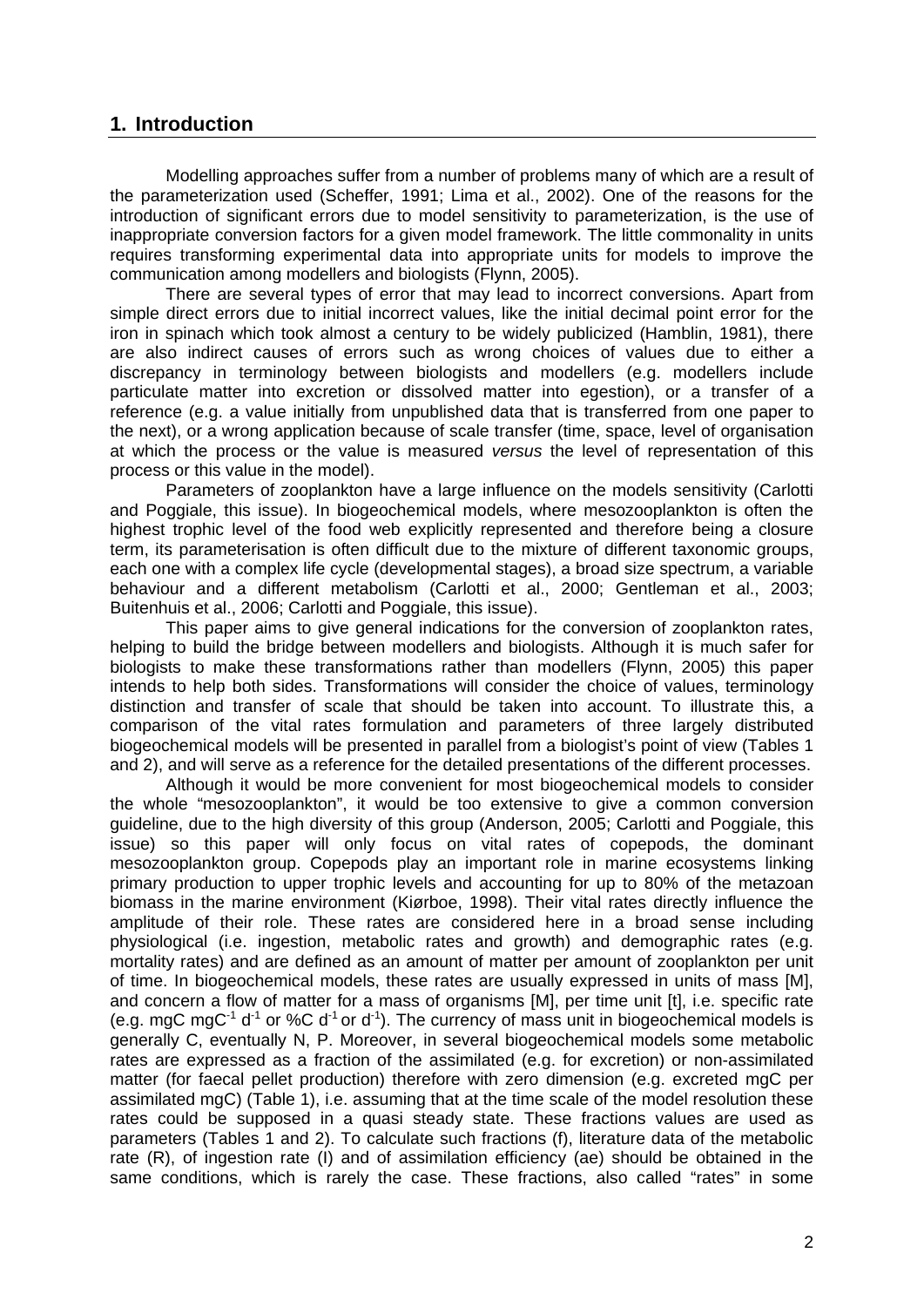models, should not be confused with the former ones as they are of a different nature and have different units (e.g.  $R = I(1 - ae) f$ ; with units for I: d<sup>-1</sup> and for ae, f: zero dimension).

### **2. Conversion of 'rate per individual' to 'rate per mass'**

 Experimental work on rates refers to a variety of mass units but even more frequently is the count of individuals per unit time. The convenience of counting number of individuals is that mortality of organisms during the experiments may be taken into account. The conversion of an amount of organism in mass can be presented in many forms: wet mass, dry mass, ash-free dry mass, C or/and N contents etc. Such conversions have been extensively reviewed by Postel et al. (2000) so the reader can refer to these authors' recommendations. This review and many other publications offer conversion values/equations for a specific area or at least for a specific copepod species. It should be kept in mind that although there are various transformations from dry weight, these are not as satisfactory as having raw data in C or N units.

## **3. Conversion from measurement units to specific units for biogeochemical models**

### *3.1. Ingestion*

 Ingestion has a strong role on carbon and nitrogen cycles by affecting the stock of prey, and by affecting all other vital and demographic rates of copepods. Zooplankton models need to explicitly describe the flux of matter consumed per unit mass of the considered zooplankton category (bulk, functional group, population or individual) per unit time.

 There are many direct and indirect methods to quantify the ingestion rate (see table 8.2 in Båmstedt et al., 2000) which make the comparison of results from different investigations difficult and, in addition, scientists commonly use conversions between weight measurements in carbon, nitrogen, or energy content, amplifying the difficulty in comparison. Classical indirect methods generally are based on measurements of the removal rate of individual prey or particles between experimental (with copepods) and control (without copepods) bottles. Initial values are obtained with a nominator in cells or Chl *a* (and a denominator of time unit and organisms expressed as individuals or mass unit). The conversion in mass in the currency of interest is a major source of variability in ingestion values. To convert cells to mass, a constant ratio of mass per cell should be avoided unless limited at the species level. In most studies, phytoplankton, bacterial and protistan mass in C (eventually N) is quantified by a combination of cell counts, cell size estimates and the use of conversion factors based on cell volumes. Cell counts and size will deliver a prey sizespectrum. As the carbon content depends on the size-frequency distribution of particles, the use of volume-carbon/nitrogen content should be more precise than with counting by microscope which then used a mean ESD. Choices during the cell sizing (i.e. choice of shape) but also in the choice of equation to convert volume to carbon are critical. Many papers use the empirical equations to convert volumes to carbon for phytoplankton (e.g. Strathmann, 1967; for bacteria Posch et al., 2001; for ciliates and for heterotrophic dinoflagellates Putt and Stoecker, 1989; Menden-Deuer and Lessard, 2000). However, when using laboratory cultures, particularly with phytoplankton, the experimental conditions have a strong impact on the cell content and should not be ignored (Brunet et al., 1996).

 The most widely used direct method for studying ingestion of phytoplankton by copepods is the gut fluorescence method (Mackas and Bohrer, 1976). The interesting aspect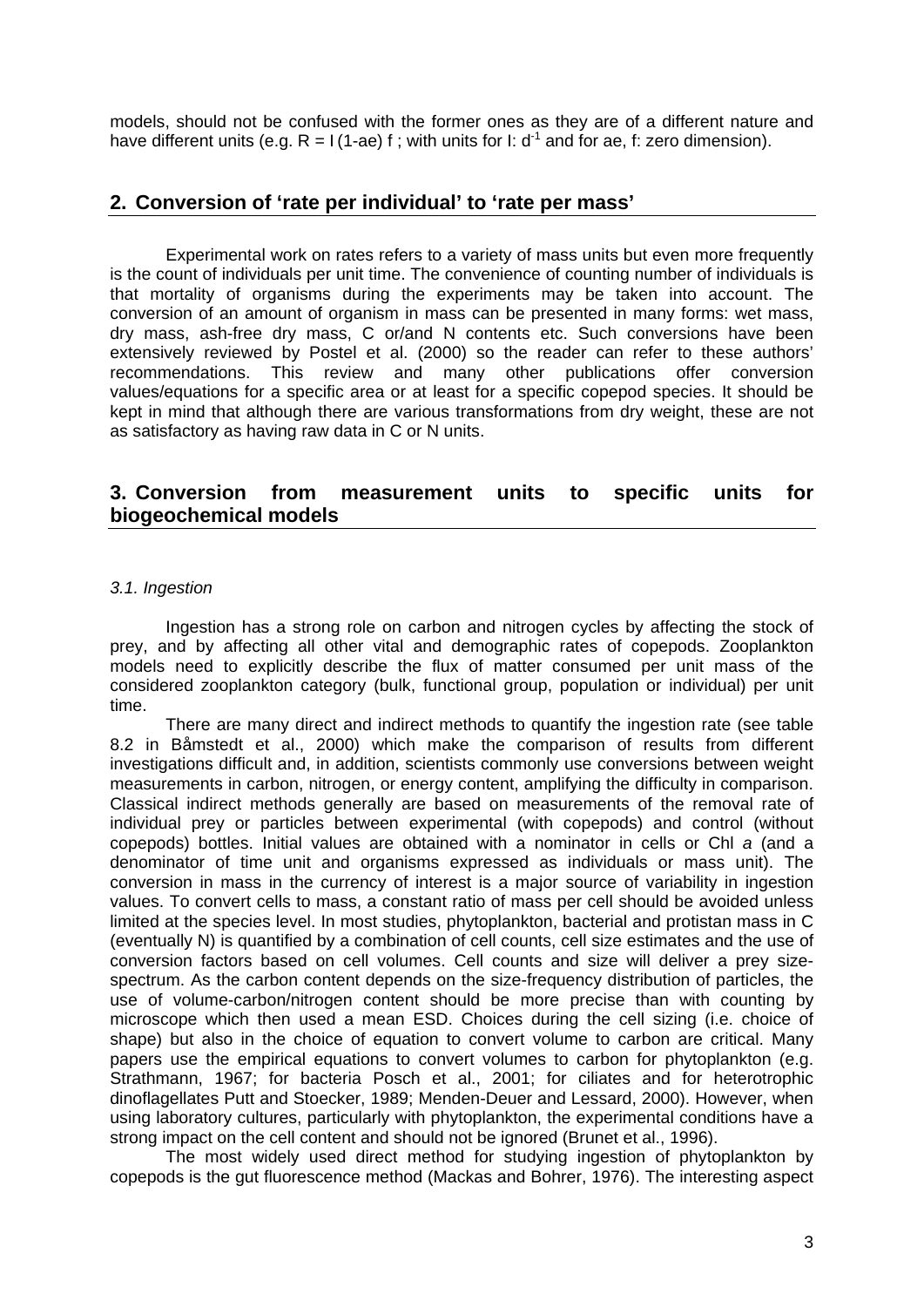is that it provides information on *in situ* feeding rates immediately after collection. However, besides the high variability in the measurement, the C:Chl *a* conversion used to evaluate the carbon gut content is itself highly variable (Peterson and Festa, 1984). Moreover, the correction for taking into account gut pigment destruction varies from 0 to 90 % (Båmstedt et al., 2000), prompting Durbin and Campbell (2007) recent statement that "any correction for gut pigment destruction in calculating ingestion rate is inappropriate".

 Ingestion measurements made on several stages of the same species clearly show differences in the specific (or intrinsic) ingestion. This specific rate is related to body weight in a curvilinear fashion following an allometric relationship with a body mass constant in exponent (generally between 0.7 and 0.8). Within a species the intrinsic ingestion rate may vary from a few tens of percent of the body weight for adults, to a few hundreds of a percent for nauplii (see table 21 in Mauchline, 1998). In this calculation, it is crucial to check that the relationships have been obtained with the same unit of reference for the rate and for body weight (i.e.  $\mu$ gC d<sup>-1</sup> for ingestion and  $\mu$ gC for the body weight, instead of 10<sup>-6</sup> gC). In general, this aspect is ignored when using the value of maximum ingestion rate in models. Better estimates of the carbon content of prey can be obtained from particle size analysis assuming the scaling of size to mass is well constrained for the currency of reference. When using chlorophyll content, the C:Chl *a* ratio should be measured. Body weight of copepods in the incubation bottles should be measured as well in the currency of reference.

 The choice of any data of ingestion experiments for modelling purposes (i.e. fitting a functional response) should be made with caution for many reasons. Firstly, despite the large data sets on ingestion rate there is little information on early developmental stages (Calbet et al., 2007; Saiz and Calbet, 2007). In addition, biogeochemical models include prey preference by copepods (Table 1), although studies on food preferences have not delivered any general rules (e.g. Hansen et al., 1994; Straile, 1997; Calbet and Saiz, 2005), probably because other factors may influence this choice, such as the local turbulence (Caparroy and Carlotti, 1996; Caparroy et al., 1998). Most field data on feeding rates on phytoplankton often included autotrophic and heterotrophic forms (Calbet et al., 2007; Saiz and Calbet, 2007). In single prey conditions, the part of accessible cells may vary between 0 and 100% depending on the size selectivity by the predator. Consequently, data obtained on food mixtures are probably better for this aspect.

 Finally, maximum ingestion rates must be taken cautiously as laboratory cultures are not necessarily the most suitable prey for a given species of copepod (Calbet et al., 2007; Saiz and Calbet, 2007). Many experiments present ingestion rates of copepods reaching their maximum at values over several hundred µgC per litre, which will not be comparable with *in situ* food availability. Few studies have measured demi-saturation coefficient and food concentration for maximal ingestion rate at natural conditions (Fransz et al., 1991 and references therein).

#### *3.2. Assimilation*

 The assimilation efficiency is a key parameter in biochemical fluxes because it represents the proportions of ingested matter that will ultimately enter the secondary trophic level and that is lost via egestion of faecal pellets.

 Conover (1978) made a review on the assimilation values produced from experiments and showed a very high variability. Båmstedt et al. (2000) clearly explained all sources of variability including the unit considered (carbon, nitrogen, organic matter, energy), because digestion efficiency depends on each food type. Direct and indirect measurements exist (see Båmstedt et al. 2000). For ecosystem modelling purposes, it would be recommended to use information obtained on long time step (day), measuring the production of faecal pellets against the ingested food (see Båmstedt et al. 2000 for all sources of error).

 In most biogeochemical models, the assimilation rate is usually assumed to be a constant fraction (usually ranging between 0.6 and 0.8) of the ingestion rate (Table 1). This is certainly a simplification of the digestive process, as assimilation is linked to gut transit time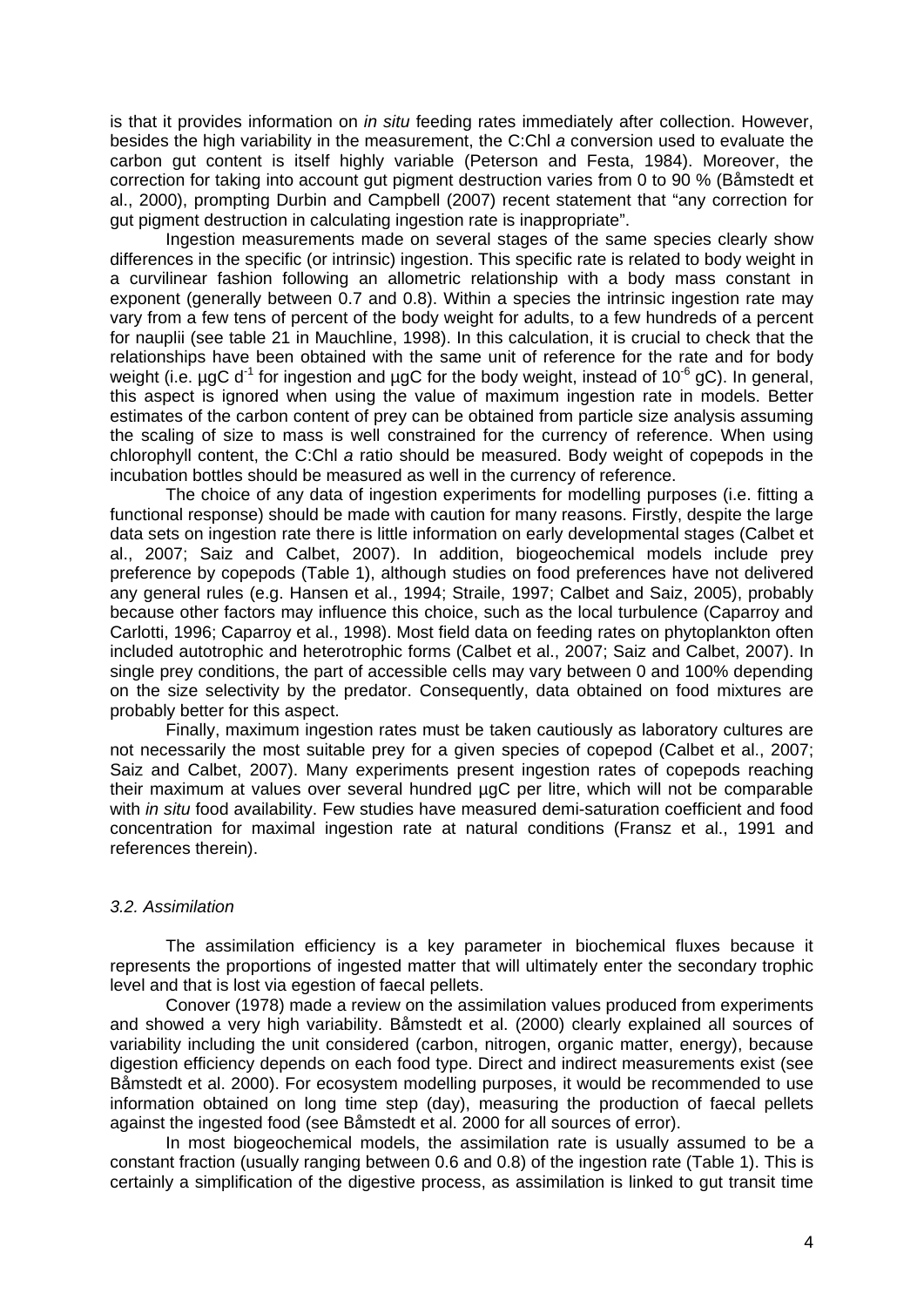and faecal pellet production. Typically, it represents a budget of assimilated against ingested matter over time. However, on short time scales, this may not be the case. Franks et al. (1986) used a mathematical formulation of the grazing response that was derived from Mayzaud and Poulet (1978), and which simulated the change of feeding rate, and indeed assimilation, with food concentration. But even this formulation represents characteristics at the level of a given individual, which may be not important at the level of the population or community. Slagstad and Tande (1981) suggested a mathematical model of the assimilation process in copepods depending on the ingestion rate, the phytoplankton species composition and physiological state of the animal. This model predicts a decrease in assimilation efficiency with increasing ration. Assimilation efficiencies also will differ according to the currency being used in the model, because it focuses on different substrates to be assimilated (proteins, lipids…). When more than one element is modelled, inconsistencies can arise if prey and predator have different elemental ratios. Moloney (1992) showed how matter could be created in models where elemental ratio effects are not taken into account and constant assimilation efficiencies are used.

 In general the literature gives a value without dimension. If the source is a calculation based on rates of feeding and faecal pellet production, it is important to check the consistency between the currencies, and eventually make the conversion (see sections on these two processes).

#### *3.3. Respiration*

 Recent evaluations of mesozooplankton respiration on a global scale have shown that rates are considerably higher than previously thought, clearly identifying mesozooplankton as a major component of the carbon cycle in the ocean (Hernandez-Leon and Ikeda, 2005). This rate influences the budget of the total  $CO<sub>2</sub>$  produced by the secondary trophic level.

 Respiration rates measurements are generally synonymous with oxygen consumption rate measurements (Ikeda et al., 2000). In fact, quantification of  $CO<sub>2</sub>$  directly is difficult to make with copepods under low animal density and reasonable incubation time. New techniques, such as coulometric determination have reduced these limitations (Mayzaud et al., 2005 and references therein).

The initial experimental units are expressed with a numerator of  $\mu$ l of  $O_2$  (occasionally  $CO<sub>2</sub>$ ), a denominator of unit time and organisms expressed as individuals or unit mass ( $\mu$ g or μatg of DW, WW or protein or C or N). The conversion to carbon weight specific units is simple using direct  $CO<sub>2</sub>$  measurements and the weight of carbon in 1 mole of  $CO<sub>2</sub>$ . However, as the large majority of respiration rate data obtained up to now correspond to oxygen consumption rate, the ratio of  $CO<sub>2</sub>$  produced to  $O<sub>2</sub>$  consumed (RQ) is needed to make conversions to carbon. This ratio was obtained until recently based on theoretical values related to the excretory end product (Gnaiger, 1983). Copepods are assumed to be primary ammonotelic (but are not always as discussed below) and a value of 0.97 is attributed (Ikeda et al., 2000). A recent study by Mayzaud et al. (2005) measuring RQ showed a mean value for copepods of 0.87. The study also highlights the paucity of RQ measurements, as well as the need to limit the pooling of RQ values up to the taxon level due to significant inter-specific variability.

 Another aspect to consider is that some biogeochemical models distinguish basal and activity (or feeding) respiration (Table 1). Biologists distinguish basal (standard), routine and active metabolism (see Ikeda et al., 2001 for definitions). Methods used to measure respiration (or excretion) are considered to give estimates between basal and routine metabolism (Ikeda et al., 2001), and to be closer to a basal metabolism when done under starving conditions (filtered seawater) (Saiz and Calbet, 2007). For conversion purposes it may be useful to consider that routine and active metabolism is respectively, 1.9 and 6 times the basal metabolism, although these values should be used with caution as there are few studies concerning marine copepods (Buskey, 1998).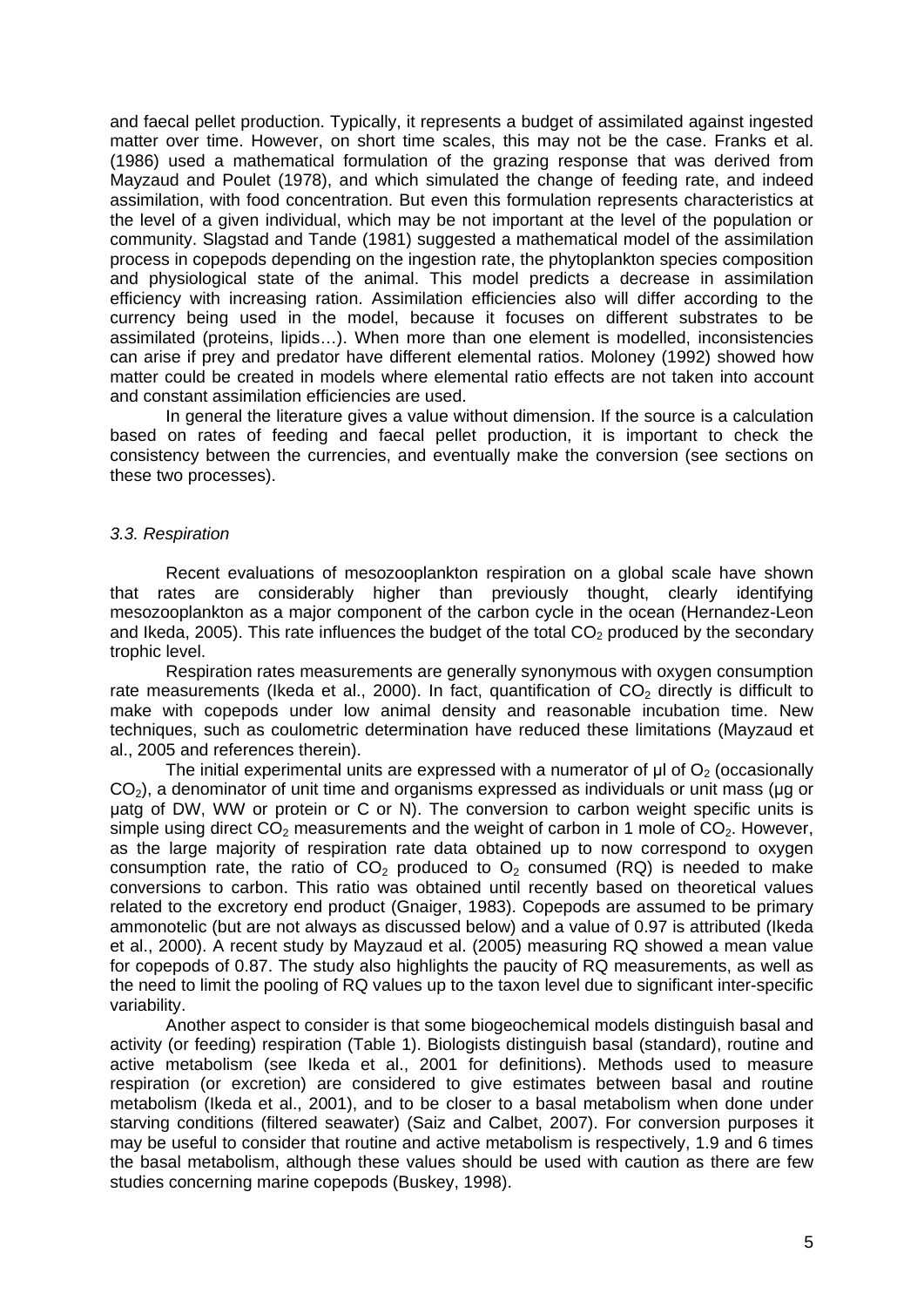#### *3.4. Excretion*

Copepod excretion products contribute directly to the nutrient recycling, the vertical flux of dissolved matter, the DOC pool (review by Frangoulis et al., 2005) and can indirectly influence primary production by affecting the water's optical characteristics (Steinberg et al., 2004).

 Inorganic nitrogen excretion is measured by directly quantifying ammonia or indirectly by enzymatic methods (Ikeda et al., 2000). Organic nitrogen excretion, may concern a specific method for each product or total dissolved excretion after mineralization of the organic molecules (review by Le Borgne, 1986). Concerning excretion, several units have been used combining a numerator of μg or μatg (of N or C), a denominator of unit time and organisms expressed as individuals or unit mass (μg or μatg of dry weight or wet weight or C or N).

 For conversion purposes, it is crucial to distinguish which forms of excretion products correspond to the rate data. Copepods produce dissolved matter via excretion, sloppy feeding and leakage from faecal pellets (Lampert, 1978). The term 'excretion' is being generally considered by biologists as the active release of liquid, metabolic by-products (from assimilated material). This distinction is important to make since some models include faecal pellet production and/or sloppy feeding into the term 'excretion' (Table 1). The leakage from faecal pellets can be consider as insignificant compared to excretion of liquid by-products (Steinberg et al., 2000), however, model formulation imposes a choice between the inclusion or exclusion of sloppy feeding into excretion (method with or without feeding). A distinction should also be made between data of rates corresponding to basal, routine or active metabolism. In addition, distinction between organic and inorganic excretion should be made.

 If inorganic excretion rate data are used, the conversion to nitrogen weight-specific units is simple, since there is only one inorganic product (ammonia). However, in the case of organic excretion, the data may concern one or more products and/or the total dissolved nitrogen, the definition of the latter varying from one study to another. Most studies did not measure actual total dissolved nitrogen, but rather ammonia, urea, and amino acids (Steinberg et al., 2002 and references therein). Therefore, conversions should consider possible underestimation of total dissolved nitrogen. Some biogeochemical models use a constant ratio to convert from inorganic to organic excretion (Table 2), with the former exceeding the latter (ammonotelic animals). The limits of application of such a ratio should be carefully defined, as it may vary depending on the animal species (Dagg et al., 1980) and on the quantity and quality of consumed prey (Miller, 1992; Miller and Glibert, 1998). In some cases the amount of organic excretion may exceed the inorganic and this should also be considered when choosing a RQ ratio for respiration rate conversions.

#### *3.5. Faecal pellet production (egestion)*

 Copepod faecal pellets can be important to carbon export and nutrient recycling, however, their importance can vary greatly, spatially and temporally (reviews by Turner, 2002; Frangoulis et al., 2005). A wide variety of methodologies is also used to measure the rate of faecal pellet production: time course or end-point method, duration from 1 to 24h hours, one copepod species (often adult females) or a mixed population, cultured or natural food (e.g. Carlotti et al., 1997; Daly, 1997, Huskin et al., 2000; Roy et al., 2000; Frangoulis et al., 2001; Olesen et al., 2005). However, no inter-comparison of methods currently exists (e.g. see lack of discussion in ICES Zooplankton Methodology Manual by Harris et al., 2000). In contrast with most other rates, the initial units obtained by all methods are often common (i.e. the number of pellets per copepod per unit time). In biogeochemical models, the rate of faecal pellet production is generally calculated from values of ingestion and assimilation rates (Table 1) and expressed in weight-specific units, generally in  $C_{\text{pellet}} C_{\text{copepod}}^{-1} d^{-1}$ . To convert to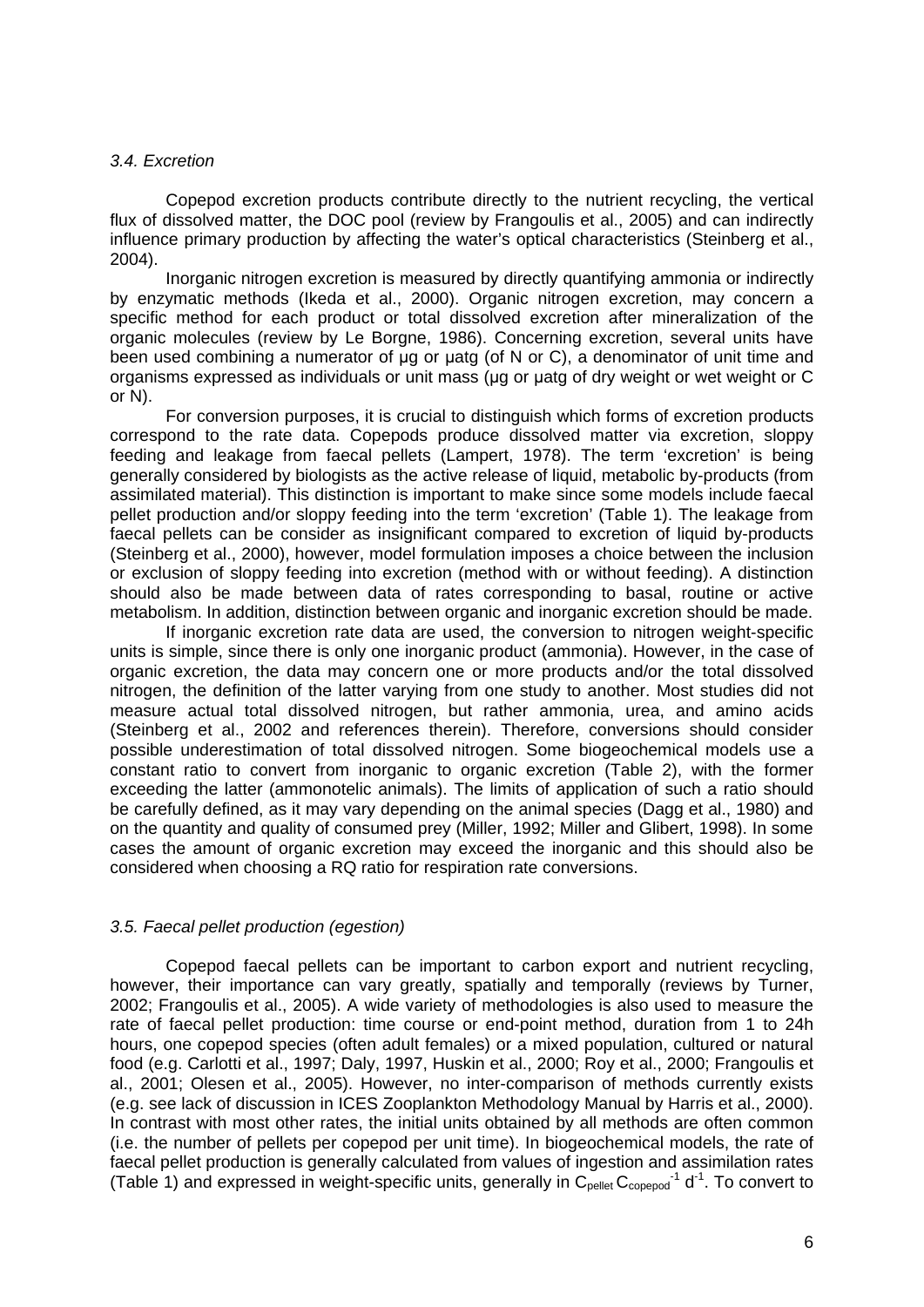such units the initial experimental units of faecal pellet production rate (pellets copepod<sup>-1</sup> time<sup>-1</sup>), pellets and copepods have to be converted to C or N. There are few direct measurements of C- or N-content of pellets (e.g. Gonzalez and Smetacek, 1994; Urban-Rich et al., 1998). For conversion purposes, data on pellets collected shortly after their production are preferred, as a large amount of dissolved and particulate matter is exuded respectively. within minutes and hours (review by Frangoulis et al., 2005; Olesen et al., 2005 and references therein).

 Caution should be taken using literature values of faecal pellet content when they are expressed as amount of element per unit pellet (e.g. ngC pellet<sup>-1</sup>) or per pellet volume (e.g. ngC mm<sup>3</sup>). Large variation (more than an order of magnitude) is found among these values (review by Frangoulis et al., 2005) due to many factors (e.g. copepod species, food type, assimilation efficiency, pellet compaction: Gonzalez and Smetacek, 1994; Urban-Rich et al., 1998). If such values are to be used, amounts of C, N per pellet volume should be preferred over element per unit pellet, when pellet volume measurements are available.

 A second approach (when pellet volume data are available) is to use literature values of C, N per pellet dry weight (DW), pellet density and the ratio of pellet dry weight to wet weight (DW/WW). Despite the fact that this estimation approach uses more parameters (i.e. multiplies variability), these parameters have less variability than the amount of element per pellet or per pellet volume (see tables 1 and 4 in Frangoulis et al., 2005).

#### *3.6. Moulting*

 Exuvial production is generally not implicitly considered in models, although it is a contributor of losses to POM. Few papers present the contribution of exuvial production in copepods. Mullin and Brooks (1970) found the C content of the exoskeleton to be 10% of the total body C of *Rhinocalanus nasutus*. Vidal (1980) found a carbon content in exoskeletons of stages CII to CVI of *Calanus pacificus* ranging from 2.8 to 5.1% of the body carbon content of the preceding development stage.

#### *3.7. Growth*

 Biogeochemical models have no term corresponding to zooplankton growth as it corresponds to the simulated secondary production of the whole community. The zooplankton functional group in ecosystem models is a black box, not considering intra- and inter-specific growth. Empirical relationships linking measured growth rate data compilation with environmental parameters (temperature, biomass, Chl *a*) (Hirst and Bunker, 2003) may be considered as more robust to derive food parameterisation in biogeochemical models, because individual growth integrates the impact of environmental conditions on a larger time scale than ingestion.

 Measurements of growth by experimentalists are been mostly made at species level with a variety of approaches. Copepod females egg production has become one of the most common methods of estimating their growth rate (Sekiguchi et al., 1980; Berggreen et al., 1988; Poulet et al., 1995; Runge and Roff, 2000), because it is easier measured in comparison to younger and smaller stages and was considered as sufficient to estimate population growth rate (somatic growth rate of all stages) (Berggreen et al., 1988). However, several authors consider growth obtained from egg production rate may be less than somatic growth rate (Peterson et al., 1991; McKinnon and Ayukai, 1996), due to the fact that egg production is frequently related to food conditions and temperature (Hopcroft and Roff, 1998). Moreover, there is a high variability in egg production between females (Carlotti et al., 1997). If egg production rate is an easy measurement to obtain and a key demographic parameter, we should be careful deriving growth rates from it. After an expended research in measuring growth and development in copepods Hirst and McKinnon (2001) concluded that egg production rates may not reflect the growth of adults because this stage continues to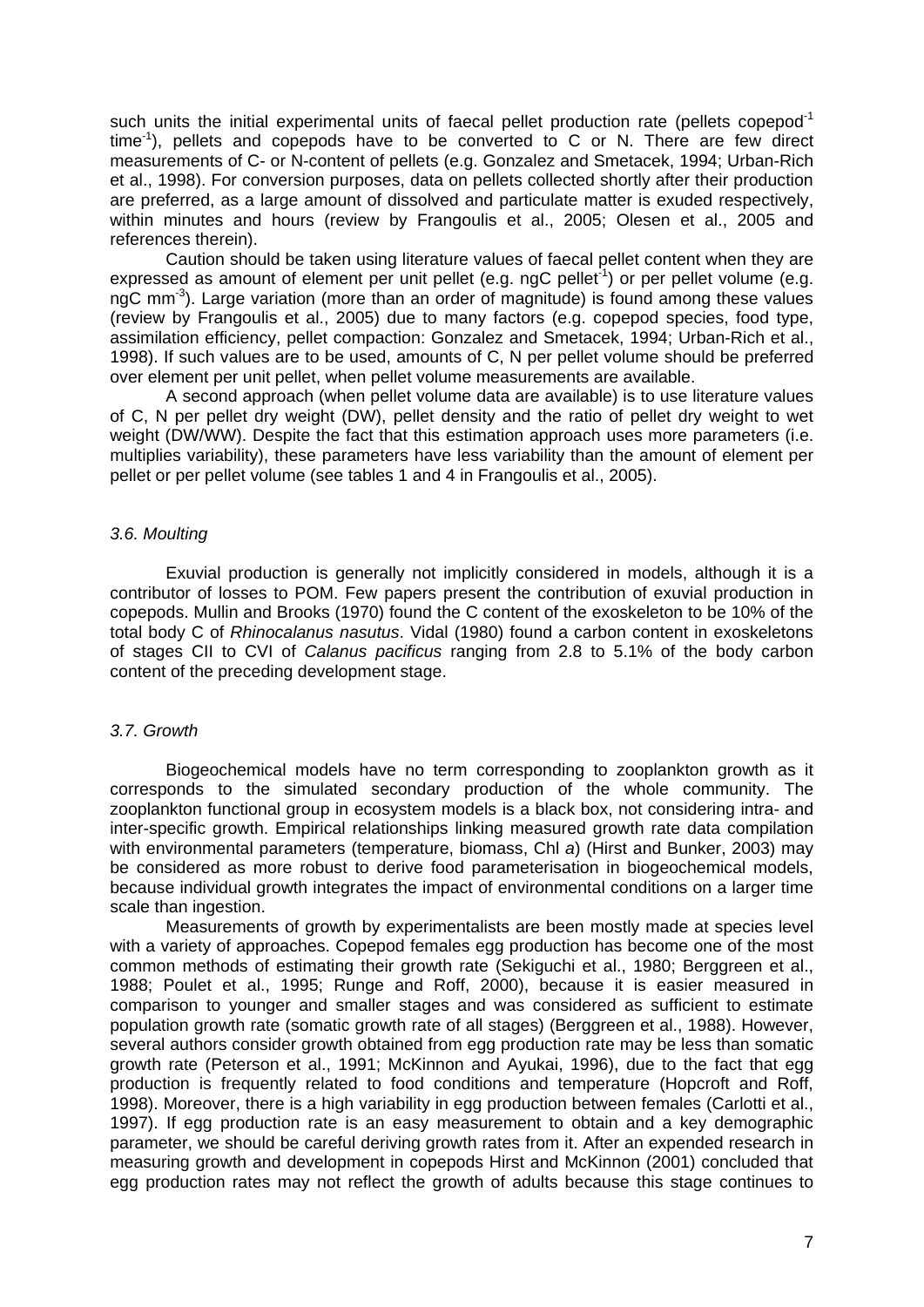lose or gain weight while producing eggs. Also, weight-specific fecundity rates are often dissimilar to juvenile somatic growth rates in nature and the latter are more food limited in warmer waters (Hirst and Bunker 2003). Thus, if we wish to estimate copepod growth and production in future, juvenile growth rates must be examined directly. The main methods to measure field juvenile growth rates are the moult rate method (MR) and artificial cohort method (AC). These methods have been used for over 30 years and results from the  $> 45$ papers using these approaches comprise the bulk of our understanding of mesozooplankton growth *in situ* (Kimmerer et al., 2007). However, none of the methods is perfectly suited to all conditions. Recently, the MR method has been shown to be in error by up to an order of magnitude, and a corrected method, the Modified Moult Rate method (MMR) established (Hirst et al. 2005). More recently the AC method has been critically examined, and again shown to have significant (order of magnitude) errors (Kimmerer et al. 2007). New method and equations have now been developed in this paper (the direct AC), and will need to be used if we are to improve the accuracy of growth measurements in future.

### *3.8. Mortality*

 Dead copepods also play a role in the transport of matter in the carbon and nutrient cycles and in the nutrition of marine organisms. Copepod mortality supports most food webs of the open sea, directly affecting pelagic fish populations and the biological pump of carbon into the deep ocean (Wheeler, 1967*;* Zhang and Dam, 1997; Yamaguchi et al., 2002).

 Mortality is a demographic process which affects the abundance of a population by withdrawing individuals. Mortality rate corresponds to the intrinsic rate of the number of dead individuals among an initial stock over a given time step. There are several causes of mortality (see Ohman and Wood, 1995 for details) and as a consequence, there are a variety of formulations to represent mortality.

 Mortality rate can be estimated by following populations over time in their environment or in controlled conditions (Aksnes, 1996). The major problem in the field is to define the fluxes of individuals in and out of the sampled volume, resulting from advection and diffusion fluid processes as well as the behaviour of the individuals. Mesocosms allow studying of the natural internal causes of mortality separately, but the main problem is that sampling itself reduces the number of individuals. Consequently, direct estimates of copepod mortality rates are scarce as this is inherently time consuming and made difficult by ocean circulation and mixing. (Aksnes et al., 1997; Hirst and Kiørboe, 2002; Ohman et al., 2004). Several indirect methods exist from body mass, temperature or depth, based on empirical relationships (e.g. Hirst and Kiørboe, 2002), or by following a field demographic approach (review by Aksnes et al., 1997; Ohman et al., 2004 and references therein) but no standard estimation technique has emerged up to now.

 In biogeochemical models the central importance of zooplankton mortality patterns has become clear as it represents a model closure term and the used mathematical formulations may have a large influence on the model (e.g. Fasham, 1993; review by Carlotti et al., 2000; Edwards and Yool, 2000). The choice of the parameter values can have an influence greater than the closure term formulation itself (Edwards and Yool, 2000).

 The use of mortality values from literature for models should be made with caution. Many models used a simple constant value for the mortality rate. In this case, the specific mortality rate appears to be expressed similarly in biogeochemical models and from field or laboratory studies, i.e. in  $d<sup>-1</sup>$ . However, the mortality unit in biogeochemical models is in mass of dead organisms [M] over the mass of whole stock [M], per unit time [t] (biomass mortality), whereas, most mortality rates are estimated from abundances which is a number of dead organisms [Ind] over of the whole stock number [Ind], per unit time [t]. Few values exist concerning measurements of copepod biomass mortality rates which correspond to the parameters used in biogeochemical models (e.g. Kiørboe and Nielsen, 1994; Gries and Güde, 1999; Roman et al., 2002). Most measurements concern stage-specific mortality rates of a given species (ind ind<sup>-1</sup> d<sup>-1</sup>) that cannot be easily extrapolated to the whole copepod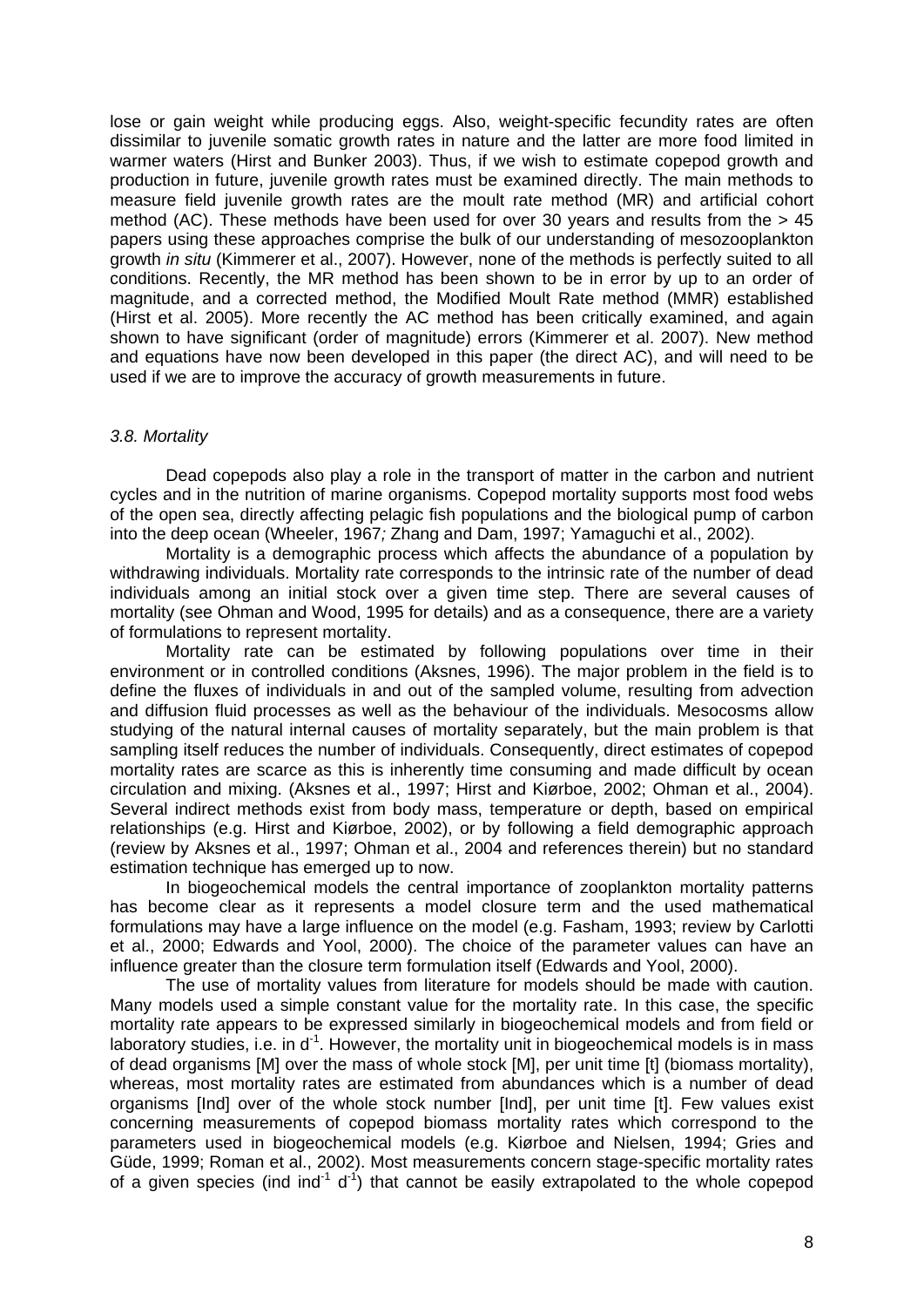population. Compilation of stage-specific mortality rates may give patterns of what biomass mortality looks like in copepods across the globe (Hirst and Kiørboe, 2002) that can be used only in large space scale models (Buitenhuis et al., 2006). Moreover, the "average" mortality rate from field and laboratory studies will depend on the stage structure of the sampled populations, both due to internal (e.g. development stages) or external (e.g. selectivity of predators) characteristics.

Some biogeochemical models use a specific mortality rate  $(\mu_2)$  proportional to the biomass ( $\mu$ <sub>2</sub>=d x Z), as an additional or sole mortality measure. This implies that the growing zooplankton biomass contains predators which affect the mortality of the zooplankton biomass itself. The new parameter to be found (d) is a density-dependent intrinsic mortality rate thus in a different unit than  $\mu_2$ , i.e. in (gC m<sup>-3</sup>)<sup>-1</sup> d<sup>-1</sup> (Edwards and Yool, 2000 and references therein). Problems arise essentially from the differences in the nature of these values. These may correspond to the total mortality or only to one of its components (e.g. non-predational mortality). If biogeochemical models consider other functional groups feeding on copepods (i.e. macrozooplankton or fish), the representation of mortality on the mesozooplankton should be accordingly revisited due to the different representation of the ecosystem (i.e. explicit representation of the mesozooplankton predators).

### **4. Discussion**

An issue that has to be considered during all conversions is the transfer of scale of time, space and level of organisation at which the rate value is measured *versus* the level of representation of the corresponding process in the model*.* Concerning the time scale, biogeochemical models are generally run over months to years, while few rate measurements cover seasonal to annual variations, with most generally run over minutes to days (Carlotti and Poggiale, this issue). Rate data originating from short term experiments (<24h) may not be representative of the daily metabolism as vital rates may show shorter variations (diel variations or other). If such data have to be used a correction could eventually be made after consulting the literature on rhythms of excretion rate (e.g. Checkley et al., 1992; Miller and Glibert, 1998), ingestion rate (e.g. Durbin et al., 1995 and references therein), respiration rate (Duval and Geen, 1976) etc. However, no general correction rules should be made, as diel rhythms may vary in space or time. For example, diel feeding rhythms may be absent during bloom conditions and develop after (Durbin et al., 1995).

 Part of rate variability is included in biogeochemical models by considering a temperature and a food effect in the vital rate formulation. However, biogeochemical models do not consider other important sources of variability such as the variability of body size inside the copepod population (due to species variability and stage development). Although information on rates of different species is available, most of it is based on pre-adult and adult stages. Therefore, depending on the available information, some authors have limited relationships to late stages (e.g. for feeding: Saiz and Calbet, 2007) or different relationships has been established for adults and juveniles (e.g. growth: Hirst and Bunker, 2003). In other cases the extrapolation to naupliar stages of copepods has shown contradictory views (e.g. excretion and respiration: Ikeda et al., 2001). In addition, the transferring of values obtained from an individual to a population should not be done directly but through specific approaches (Pascual, 2005; Carlotti and Poggiale, this issue). Finally, caution should be applied when using vital rates values across different geographic locations, as those are likely to vary with environment even within the same species (e.g. Halsband-Lenk et al., 2002; Ohman et al., 2004; Gaudy and Thibault-Botha, 2007).

 We can conclude with Båmstedt et al. (2000) discussion concerning conversion of units: "Because most of the dominant biochemical components included in zooplankton body constituents are not conservative, this practice can introduce considerable bias into the resulting estimates. The safest way to use such conversion is to investigate relationships on the same type of biological matter, for example same species and developmental stage,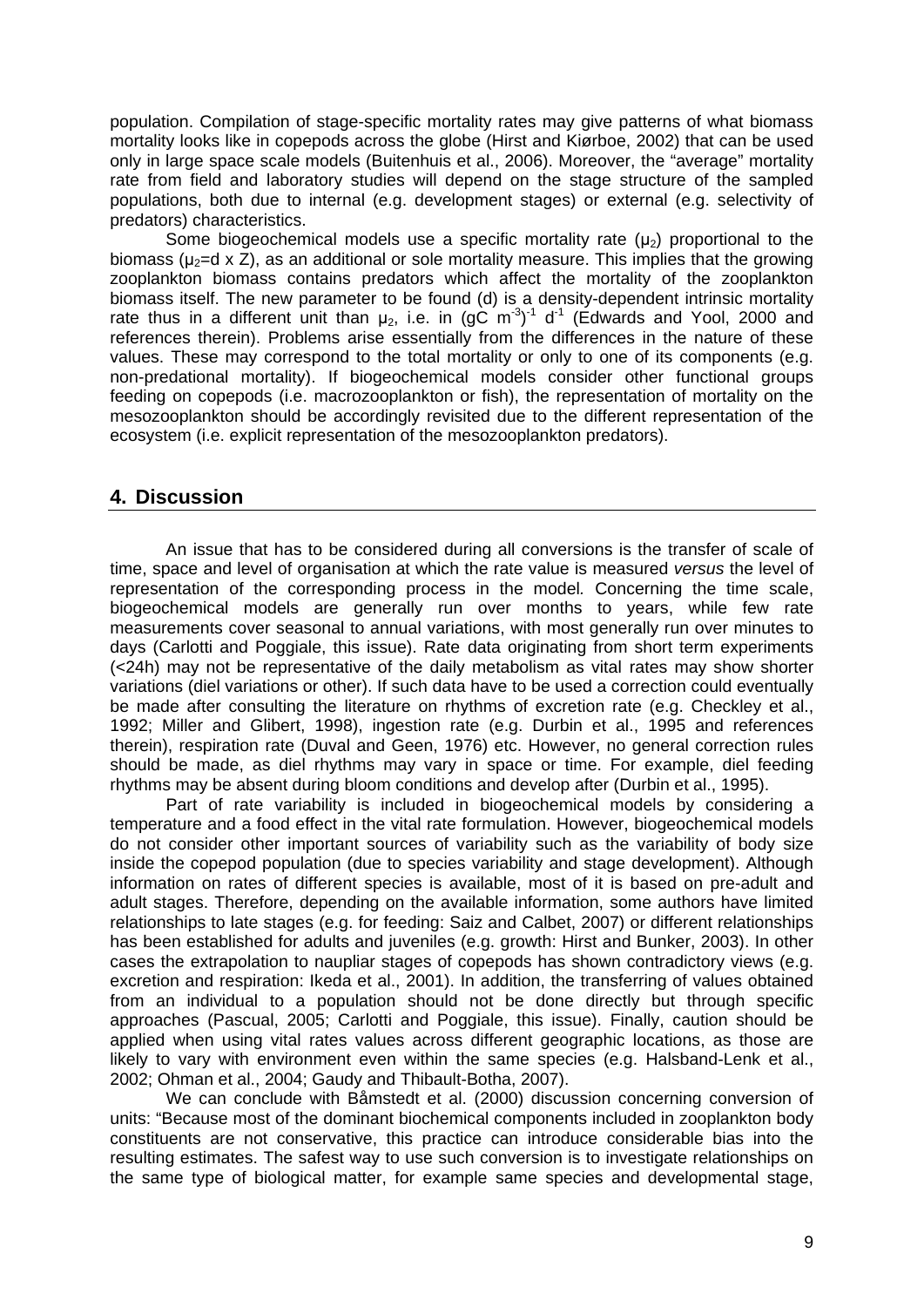same season, etc. However, this is not always feasible" and the authors "recommend that the investigator uses direct measurements, or locate appropriate published values for material that is as similar as possible to the target material of investigation". Several important values for conversions in biogeochemical units are still poorly known/measured by experimentalists: determination of ingestion rate maximal value and demi-saturation coefficient under natural food conditions, assimilation efficiency over long time-step,  $CO<sub>2</sub>$ respiration direct quantification, RQ values, dissolved organic matter produced (composition, source and ratio to inorganic excretion), level of metabolism (basal, routine, active), fresh faecal pellets (C, N) content, rate of body (C, N) loss through moulting, new methods for growth measurements (e.g. direct AC) and direct measurements of biomass mortality (as well as its dependence to density and its fate). When the appropriate values are found, we suggest that these conversions (including the choice of values) should be done by (or with the assistance of) a biologist, after carefully considering the type and the scale of application of the model. For conversion purposes, it is essential to distinguish the different subcategories of vital rates (e.g. forms of excretion) and avoid terminology confusions (Table 1). Terminology used should be initially checked in order to convert the appropriate level of metabolism (e.g. see respiration and excretion). If a constant ratio is used, the underlying assumption should be verified depending on the model frame. The choice between the most appropriate methods of unit conversion depends on the availability of values needed for the conversion that were obtained at the most similar conditions to the ones of the model. When converting data, direct measurements are preferred, or otherwise the ratios should be carefully chosen (e.g. see respiration). Values chosen should not be limited to means but their range and associated parameters should be taken into account. If associated data (especially temperature, body size and food conditions) are not available, values should not be considered. On the other hand, even if vital rates data are judged appropriate, plugging them into models of questionable construction is insufficient (Flynn, 2006).

## **Acknowledgments**

The authors would like to thank IGBP programs IMBER and GLOBEC as well as the Network of Excellence EUR-OCEANS of the European Union's 6th Framework Program for funding the symposium on "Parameterization of Trophic Interactions in Ecosystem Modelling", Cadiz, March 2007, and the meeting conveners for the invitation to participate. Thanks also two anonymous reviewers and L. Kiousi for helpful comments, and the participants of the workshop on Mathematical modelling of zooplankton dynamics in CIRM, Luminy, Marseille (2-5 May 2006) which gave inputs and comments on the ideas presented by the authors during the workshop and which are presented in the present paper.

# **References**

Aksnes, D.L., 1996. Natural mortality, fecundity and development time in marine planktonic copepods-implications of behaviour. Marine Ecology Progress Series 131, 315-316.

Aksnes, D.L., Miller, C.B., Ohman, M.D., Wood, S.N., 1997. Estimation techniques used in studies of copepod population dynamics-a review of underlying assumptions. Sarsia 82, 279- 296.

Anderson, T.R., 2005. Plankton functional type modelling: running before we can walk? Journal of Plankton Research 27, 1073-1081.

Båmstedt, U., Gifford, D.J., Irigoien, X., Atkinson, A., Roman, M., 2000. Feeding. In: Harris, R.P., Wiebe, P.H., Lenz, J., Skjoldal, H.R., Huntley, M. (Eds.), ICES zooplankton methodology manual. Academic press, London, pp. 297-399.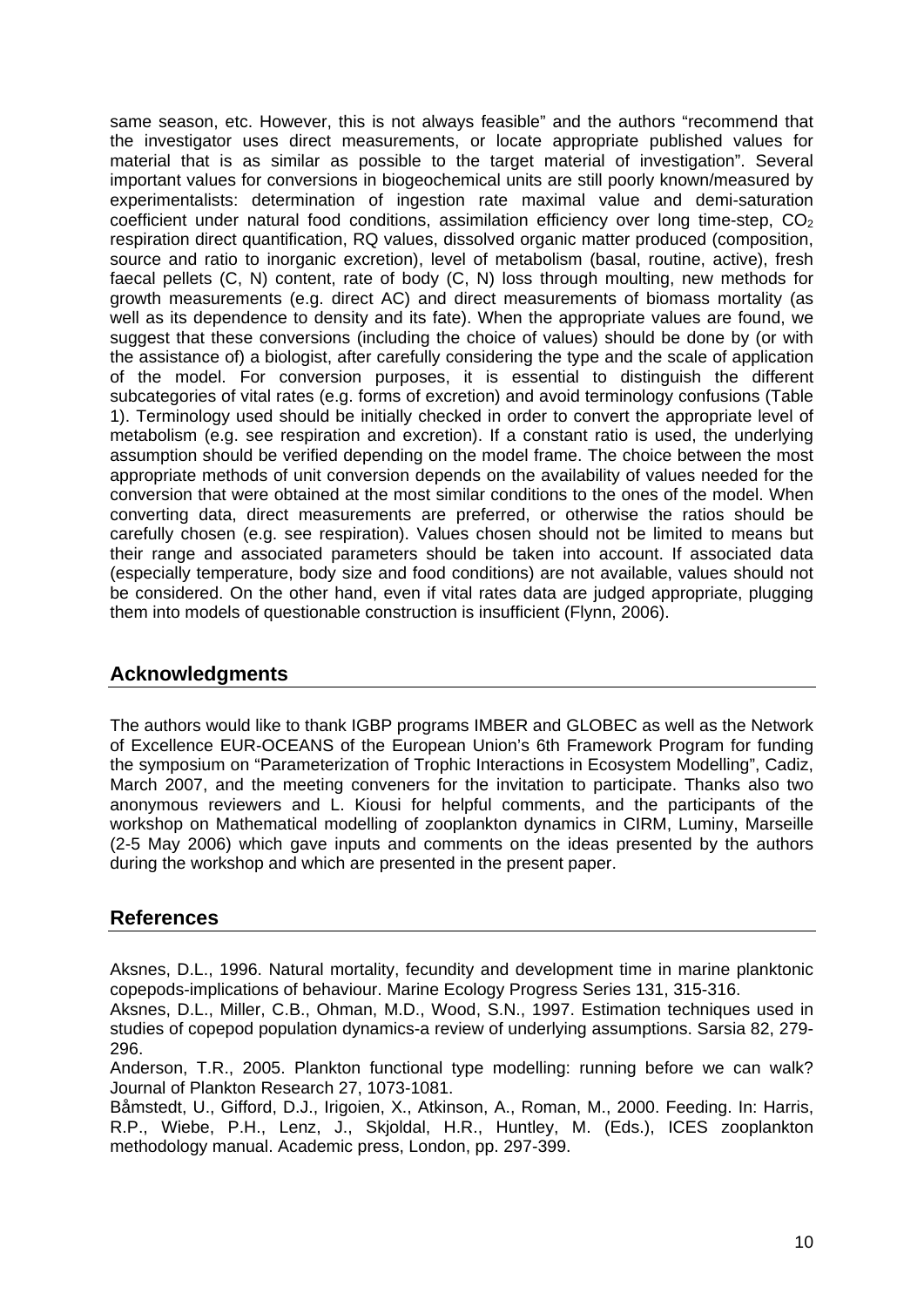Berggreen, U., Hansen, B., Kiørboe, T., 1988. Food size spectra, ingestion and growth of the copepod *Acartia tonsa* during development: implications for determination of copepod production. Marine Biology 99, 341-352.

Besiktepe, S., Dam, H.G., 2002. Coupling of ingestion and defecation as a function of diet in the calanoid copepod *Acartia tonsa*. Marine Ecology Progress Series 229, 151-164.

Blackford, J.C., Allen, J.I., Gilbert, F.J., 2004. Ecosystem dynamics at six contrasting sites: a generic modelling study. Journal of Marine Systems 52, 191-215.

Brunet, C., Davoult, D., Casotti, R., 1996. Physiological reactions to a change in light regime in cultured *Skeletonema costatum* (Bacillariophyta): Implications to estimation of phytoplankton biomass. Hydrobiologia 333, 89-94.

Buitenhuis, E., Le Quéré, C., Aumont, O., Beaugrand, G., Bunker, A., Hirst, A., Ikeda, T., O'Brien, T., Piontkovski, S., Straile, D., 2006. Biogeochemical fluxes through mesozooplankton. Global Biogeochemical Cycles 20, GB2003-doi:10.1029/2005GB002511.

Buskey, E.J., 1998. Energetic costs of swarming behavior for the copepod *Dioithona oculata*. Marine Biology 130, 425-431.

Calbet, A., Saiz, E., 2005. The ciliate-copepod link in marine ecosystems. Aquatic Microbial Ecology 38, 157-167.

Calbet, A., Carlotti, F., Gaudy, R., 2007. The feeding ecology of the copepod *Centropages typicus* (Kroyer). Progress in Oceanography 72, 137-150.

Caparroy, P., Carlotti, F., 1996. A model of the ingestion of *Acartia tonsa*: effects of turbulence and consequences for the related physiological processes. Journal of Plankton Research 18, 2139-2177.

Caparroy, P., Perez, M., Carlotti, F., 1998. Feeding behavior of *Centropages typicus* in calm and turbulent conditions. Marine Ecology Progress Series 168, 109-118.

Carlotti, F., Poggiale, J.C., this issue. Towards methodological approaches to implement the Rhomboid strategy in zooplankton models. Progress in Oceanography.

Carlotti, F., Rey, C., Javanshir, A., Nival, S., 1997. Laboratory studies on egg and faecal pellet production of *Centropages typicus*: effect of age, effect of temperature, individual variability. Journal of Plankton Research 19, 1143-1165.

Carlotti, F., Giske, J., Werner, F., 2000. Modeling zooplankton dynamics. In: Harris, R.P., Wiebe, P.H., Lenz, J., Skjoldal, H.R., Huntley, M. (Eds.), ICES zooplankton methodology manual. Academic press, London, pp. 571-667.

Checkley, D.M.J., Dagg, M.J., Uye, S., 1992. Feeding, excretion and egg production by individuals and populations of the marine, planktonic copepods, *Acartia* spp. and *Centropages furcatus*. Journal of Plankton Research 14, 71-96.

Conover, R.J., 1978. Transformation of organic matter. In: Kinne, O. (Ed.), Marine Ecology. Vol IV Dynamics. J. Wiley & Sons, New York, pp. 221-499.

Dagg, M., Cowles, T., Whitledge, T., Smith, S., Howe, S., Judkings, D., 1980. Grazing and excretion by zooplankton in the Peru upwelling system during April 1977. Deep-Sea Research 27, 43-59.

Daly, K.L., 1997. Flux of particulate matter through copepods in the Northeast Water Polynya. Journal of Marine Systems 10, 319-342.

Durbin, E.G., Campbell, R.G., 2007. Re-assessment of the gut pigment method for estimating in situ zooplankton ingestion. Marine Ecology Progress Series 331, 305-307.

Durbin, E.G., Campbell, R.G., Gilman, S.L., Durbin, A.G., 1995. Diel feeding behavior and ingestion rate in the copepod *Calanus finmarchicus* in the southern Gulf of Maine during late spring. Continental Shelf Research 15, 539-570.

Duval, W.S., Geen, G.H., 1976. Diel feeding and respiration rhythms in zooplankton. Limnology and Oceanography 21, 823-829.

Edwards, A.M., Yool, A., 2000. The role of higher predation in plankton population models. Journal of Plankton Research 22, 1085-1112.

Fasham, M.J.R., 1993. Modelling the marine biota. In: Heidmann, M. (Ed.), The global carbon cycle. Springer Verlag, New York, pp. 457-504.

Fasham, M.J.R., Duclow, H.W., McKelvie, S.M., 1990. A nitrogen-based model of plankton dynamics in the oceanic mixed layer. Journal of Marine Research 48, 591-669.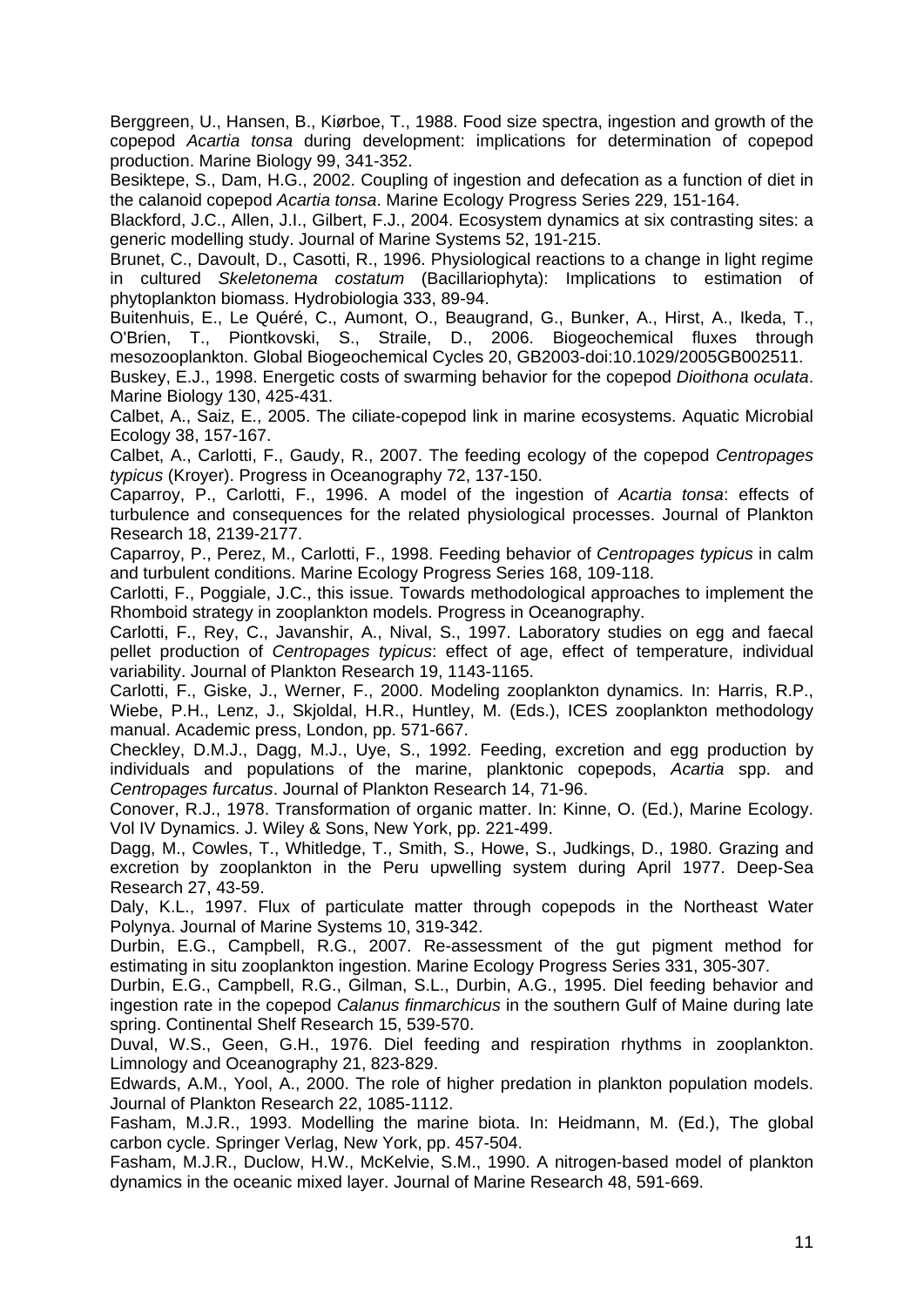Flynn, K.J., 2005. Castles built on sand: dysfunctionality in plankton models and the inadequacy of dialogue between biologists and modellers. Journal of Plankton Research 27, 1205-1210.

Flynn, K.J., 2006. Reply to horizons article 'Plankton functional type modelling: running before we can walk' Anderson (2005): II. Putting trophic functionality into plankton functional types. Journal of Plankton Research 28, 873-875.

Frangoulis, C., Belkhiria, S., Goffart, A., Hecq, J.H., 2001. Dynamics of copepod faecal pellets in relation to a *Phaeocystis* dominated phytoplankton bloom: characteristics, production and flux. Journal of Plankton Research 23, 75-88.

Frangoulis, C., Christou, E.D., Hecq, J.H., 2005. Comparison of marine copepod outfluxes: nature, rate, fate and role in the carbon, and nitrogen cycles. Advances in Marine Biology 47, 251-307.

Franks, P.J.S., Wroblewski, J.S., Flierl, J.R., 1986. Behavior of a simple plankton model with food-level acclimatation by herbivores. Marine Biology 91, 121-129.

Fransz, H.G., Colebrook, J.M., Gamble, J.C., Krause, M., 1991. The zooplankton of the North Sea. Netherlands Journal of Sea Research 28, 1-52.

Gaudy, R., Thibault-Botha, D., 2007. Metabolism of *Centropages* species in the Mediterranean Sea and the North Atlantic Ocean. Progress in Oceanography 72, 151-163.

Gentleman, W., Leising, A., Frost, B., Strom, S., Murray, J., 2003. Functional responses for zooplankton feeding on multiple resources: a review of assumptions and biological dynamics. Deep-Sea Research 50, 2847-2875.

Gnaiger, E., 1983. Calculation of energetic and biochemical equivalents of respiratory oxygen consumption. In: Gnaiger, E., Forstner, H. (Eds.), Polarographic oxygen sensors. Springer Verlag, pp. 337-345.

Gonzalez, H.E., Smetacek, V., 1994. The possible role of the cyclopoid copepod *Oithona* in retarding vertical flux of zooplankton faecal material. Marine Ecology Progress Series 113, 233-246.

Gries, T., Güde, H., 1999. Estimates of the non consumptive mortality of mesozooplankton by measurement of sedimentation losses. Limnology and Oceanography 44, 459-465.

Halsband-Lenk, C., Hirche, H.J., Carlotti, F., 2002. Temperature impact on reproduction and development of congener copepod populations. Journal of Experimental Marine Biology and Ecology 271, 121-153.

Hamblin, T.J., 1981. Fake! British Medical Journal 283, 19-26.

Hansen, B., Bjørnsen, P.K., Hansen, P.-J., 1994. The size ratio between planktonic predators and their prey. Limnology and Oceanography 39, 395-403.

Harris, R.P., Wiebe, P.H., Lenz, J., Skjoldal, H.R., Huntley, M., 2000. ICES Zooplankton Methodology Manual*.* Academic press, London.

Hernandez-Leon, S., Ikeda, T., 2005. A global assessment of mesozooplankton respiration in the ocean. Journal of Plankton Research 27, 153-158.

Hirst, A.G., Kiørboe, T., 2002. Mortality of marine planktonic copepods: global rates and patterns. Marine Ecology Progress Series 230, 195-209.

Hirst, A.G., Bunker, A.J., 2003. Growth of marine planktonic copepods: Global rates and patterns in relation to chlorophyll *a*, temperature, and body weight. Limnology and Oceanography 48, 1988-2010.

Hopcroft, R.R., Roff, J.C., 1998. Zooplankton growth rates: the influence of female size and resources on egg production of tropical marine copepods. Marine Biology 132, 79-86.

Huskin, I., Anadon, R., Alvarez-Marques, F., Harris, R.P., 2000. Ingestion, faecal pellet and egg production rates of *Calanus helgolandicus* feeding coccolithophorid versus noncoccolithophorid diets. Journal of Experimental Marine Biology and Ecology 248, 239-254.

Ikeda, T., Torres, J.J., Hernandez-Leon, S., Geiger, S.P., 2000. Measuring metabolic rate on live zooplankton. In: Harris, R.P., Wiebe, P.H., Lenz, J., Skjoldal, H.R., Huntley, M. (Eds.), ICES zooplankton methodology manual. Academic press, London, pp. 461-479.

Ikeda, T., Kanno, Y., Ozaki, K., Shinada, A., 2001. Metabolic rates of epipelagic marine copepods as a function of body mass and temperature. Marine Biology 139, 587-596.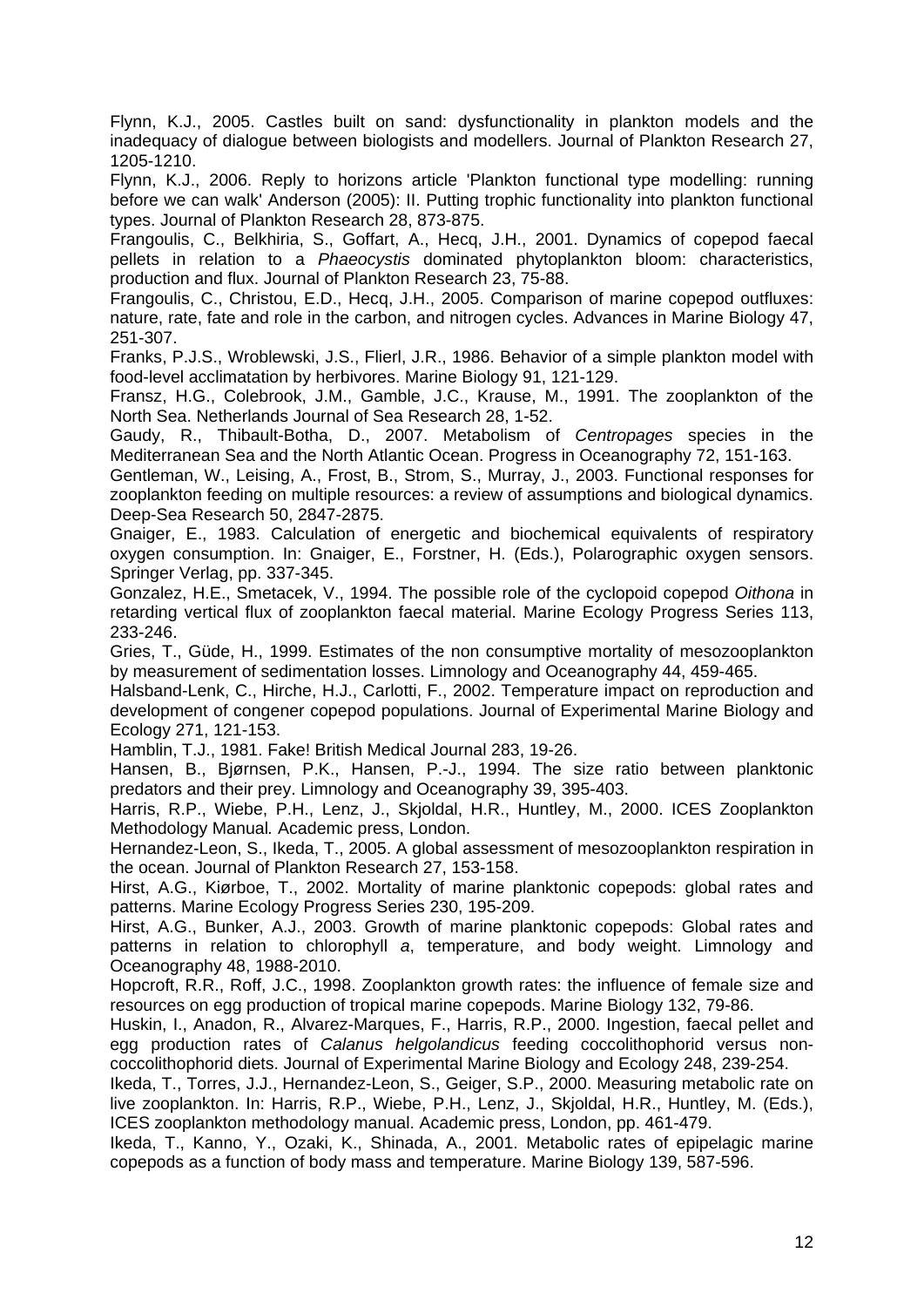Kimmerer, W.J., Hirst, A.G., Hopcroft, R.R., McKinnon, A.D., 2007. Estimating juvenile copepod growth rates: corrections, inter-comparisons and recommendations. Marine Ecology Progress Series 336, 187-202.

Kiørboe, T., 1998. Population regulation and role of mesozooplankton in shaping marine pelagic food webs. Hydrobiologia 363, 13-27.

Kiørboe, T., Nielsen, T.G., 1994. Regulation of zooplankton biomass and production in a temperate, coastal ecosystem. 1. Copepods. Limnology and Oceanography 39, 493-507.

Lampert, W., 1978. Release of dissolved organic carbon by grazing zooplankton. Limnology and Oceanography 23, 831-834.

Le Borgne, R.P., 1986. The release of soluble end products of metabolism. In: Corner, E.D.S., O'Hara, S.C.M. (Eds.), The biological chemistry of marine copepods. Clarendon Press, Oxford, pp. 109-164.

Lima, I.D., Olson, D.B., Doney, S.C., 2002. Intrinsic dynamics and stability properties of sizestructured pelagic ecosystem models. Journal of Plankton Research 24, 533-556.

Mackas, D., Bohrer, D., 1976. Fluorescence analysis of zooplankton gut contents and an investigation of diel feeding patterns. Journal of Experimental Marine Biology and Ecology 25, 77-85.

Mauchline, J., 1998. The biology of calanoid copepods. Advances in Marine Biology 33, 1- 710.

Mayzaud, P., Boutoute, M., Gasparini, S., Mousseau, L., Lefevre, D., 2005. Respiration in marine zooplankton-the other side of the coin:  $CO<sub>2</sub>$  production. Limnology and Oceanography 50, 291-298.

Mayzaud, P., Poulet, S., 1978. The importance of the time factor in the response of zooplankton to varying concentrations of naturally occurring particulate matter. Limnology and Oceanography 23, 1144-1154.

McKinnon, A.D., Ayukai, T., 1996. Copepod egg production and food resources in Exmouth Gulf, Western Australia. Marine and Freshwater Research 47, 595-603.

Menden-Deuer, S., Lessard, E., 2000. Carbon to volume relationships for dinoflagellates, diatoms, and other protist plankton. Limnology and Oceanography 45, 569-579.

Miller, C.A. (1992). Effects of food quality and quantity on nitrogen excretion by the copepod *Acartia tonsa*. PhD Thesis, University of Maryland. 149 pp.

Miller, C.A., Glibert, P.M., 1998. Nitrogen excretion by the calanoid copepod *Acartia tonsa*: results of mesocosm experiments. Journal of Plankton Research 20, 1767-1780.

Moloney, C.L., 1992. Simulation studies of trophic flows and nutrient cycles in Benguela upwelling foodwebs. South African Journal of Marine Science 12, 457-476.

Mullin, M.M., Brooks, E.R., 1970. Growth and metabolism of two planktonic, marine copepods as influenced by temperature and type of food. In: Steele, J.H. (Ed.), Marine food chains. Oliver & Boyd., pp. 74-95.

Ohman, M.D., Wood, S.N., 1995. The inevitability of mortality. ICES Journal of Marine Science 52, 517-522.

Ohman, M.D., Eiane, K., Durbin, E.G., Runge, J.A., Hirche, H.J., 2004. A comparative study of *Calanus finmarchicus* mortality patterns at five localities in the North Atlantic. ICES Journal of Marine Science 61, 687-697.

Olesen, M., Strake, S., Andrushaitis, A., 2005. Egestion of non-pellet-bound fecal material from the copepod *Acartia tonsa*: implication for vertical flux and degradation. Marine Ecology Progress Series 293, 131-142.

Pascual, M., 2005. Computational ecology: from the complex to the simple and back. PLoS Computational Biology 1, 101-105.

Peterson, D.H., Festa, J.F., 1984. Numerical simulation of phytoplankton productivity in partially mixed estuaries. Estuarine, Coastal and Shelf Science 19, 563-589.

Peterson, W.T., Tiselius, P., Kiørboe, T., 1991. Copepod egg production, moulting and growth rates, and secondary production, in the Skagerrak in August 1988. Journal of Plankton Research 13, 131-154.

Posch, T., Loferer-Kroâbacher, M., Gao, G., Alfreider, A., Pernthaler, J., Psenner, R., 2001. On the precision of bacterioplankton biomass determination: a comparison of two fluorescent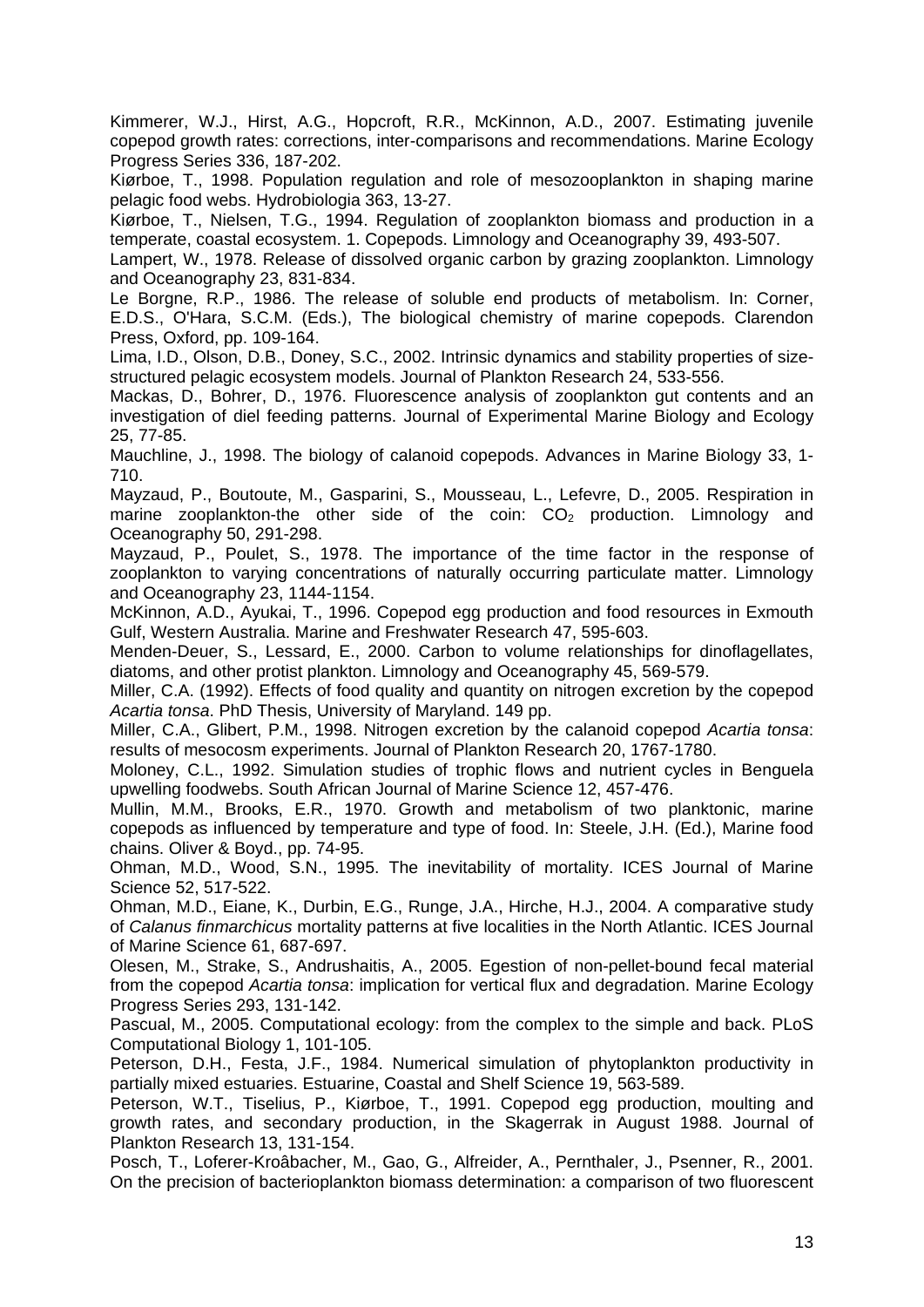dyes, and of allometric and linear volume-to-carbon conversion factors. Aquatic Microbial Ecology 25, 55-63.

Postel, L., Fock, H., Hagen, W., 2000. Biomass and abundance. In: Harris, R.P., Wiebe, P.H., Lenz, J., Skjoldal, H.R., Huntley, M. (Eds.), ICES zooplankton methodology manual. Academic press, London, pp. 83-192.

Poulet, S.A., Ianora, A., Laabir, M., Klein Breteler, W.C.M., 1995. Towards the measurement of secondary production and recruitment in copepods. ICES Journal of Marine Science 52, 359-368.

Putt, M., Stoecker, D.K., 1989. An experimentally determined carbon volume ratio for marine oligotrichous ciliates from estuarine and coastal waters. Limnology and Oceanography 34, 1097-1103.

Roman, M.R., Adolf, H.A., Landry, M.R., Madin, L.P., Steinberg, D.K., Zhang, X., 2002. Estimates of oceanic mesozooplankton production: a comparison using the Bermuda and Hawaii time-series data. Deep-Sea Research 49, 175-192.

Roy, S., Silverberg, N., Romero, N., Deibel, D., Klein, B., Savenkoff, C., Vezina, A.F., Tremblay, J.E., Legendre, L., Rivkin, R.B., 2000. Importance of mesozooplankton feeding for the downward flux of biogenic carbon in the Gulf of St. Lawrence (Canada). Deep-Sea Research 47, 519-544.

Runge, J.A., Roff, J.C., 2000. The measurement of growth and reproductive rates. In: Harris, R.P., Wiebe, P.H., Lenz, J., Skjoldal, H.R., Huntley, M. (Eds.), ICES zooplankton methodology manual. Academic press, London, pp. 401-454.

Saiz, E., Calbet, A., 2007. Scaling of feeding in marine calanoid copepods. Limnology and Oceanography 52, 668-675.

Scheffer, M., 1991. Should we expect strange attractors behind plankton dynamics and if so, should we bother? Journal of Plankton Research 13, 1291-1305.

Sekiguchi, H., McLaren, I.A., Corkett, C.J., 1980. Relationship between growth and egg production in the copepod *Acartia clausi hudsonica*. Marine Biology 58, 133-138.

Slagstad, D., Tande, E., 1981. A mathematical model of the assimilation process in the copepod *Calanus finmarchicus* (Gunnerus): computer simulations discussed in relation to experimental results. Kieler Meeresforschungen Sonderheft 5, 229-239.

Steinberg, D.K., Carlson, C.A., Bates, N.R., Goldthwait, S.A., Madin, L.P., Michaels, A.F., 2000. Zooplankton vertical migration and the active transport of dissolved organic and inorganic carbon in the Sargasso Sea. Deep-Sea Research 47, 137-158.

Steinberg, D.K., Goldthwait, S.A., Hansell, D.A., 2002. Zooplankton vertical migration and the active transport of dissolved organic and inorganic nitrogen in the Sargasso Sea. Deep-Sea Research 49, 1445-1461.

Steinberg, D.K., Nelson, N.B., Carlson, C.A., Prusak, A.C., 2004. Production of chromophoric dissolved organic matter (CDOM) in the open ocean by zooplankton and the colonial cyanobacterium *Trichodesmium* spp. Marine Ecology Progress Series 267, 45-56.

Straile, D., 1997. Gross growth efficiencies of protozoan and metazoan zooplankton and their dependence on food concentration, predator-prey weight ratio, and taxonomic group. Limnology and Oceanography 42, 1375-1385.

Strathmann, R.R., 1967. Estimating the organic carbon content of phytoplankton from cell volume or plasma volume. Limnology and Oceanography 12, 411-418.

Turner, J.T., 2002. Zooplankton fecal pellets, marine snow and sinking phytoplankton blooms. Aquatic Microbial Ecology 27, 57-102.

Urban-Rich, J., Hansell, D.A., Roman, M.R., 1998. Analysis of copepod fecal pellet carbon using high temperature combustion method. Marine Ecology Progress Series 171, 199-208.

Vidal, J., 1980. Physioecology of zooplankton. II. Effects of phytoplankton concentration, temperature and body size on the development and molting rates of *Calanus pacificus* and *Pseudocalanus* sp. Marine Biology 56, 135-146.

Wheeler, E.H.J., 1967. Copepod detritus in the deep sea. Limnology and Oceanography 12, 697-702.

Yamaguchi, A., Watanabe, Y., Ishida, H., Harimoto, T., Furusawa, K., Suzuki, S., Ishizaka, J., Ikeda, T., Takahashi, M., 2002. Community and trophic structures of pelagic copepods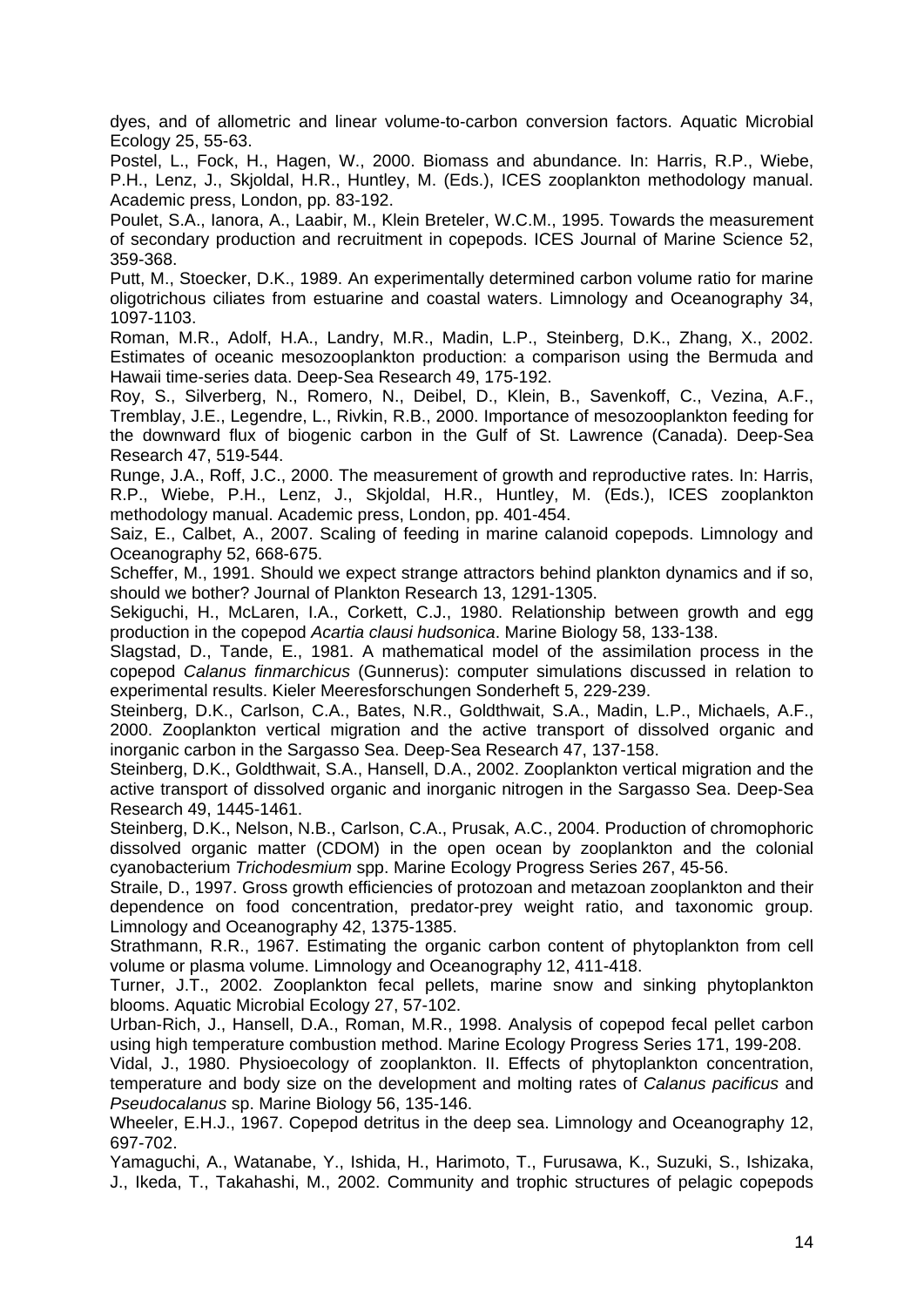down to greater depths in the western subarctic Pacific (WEST-COSMIC). Deep-Sea Research 49, 1007-1025.

Zhang, X., Dam, H.G., 1997. Downward export of carbon by diel migrant mesozooplankton in the central equatorial Pacific. Deep-Sea Research 44, 2191-2202.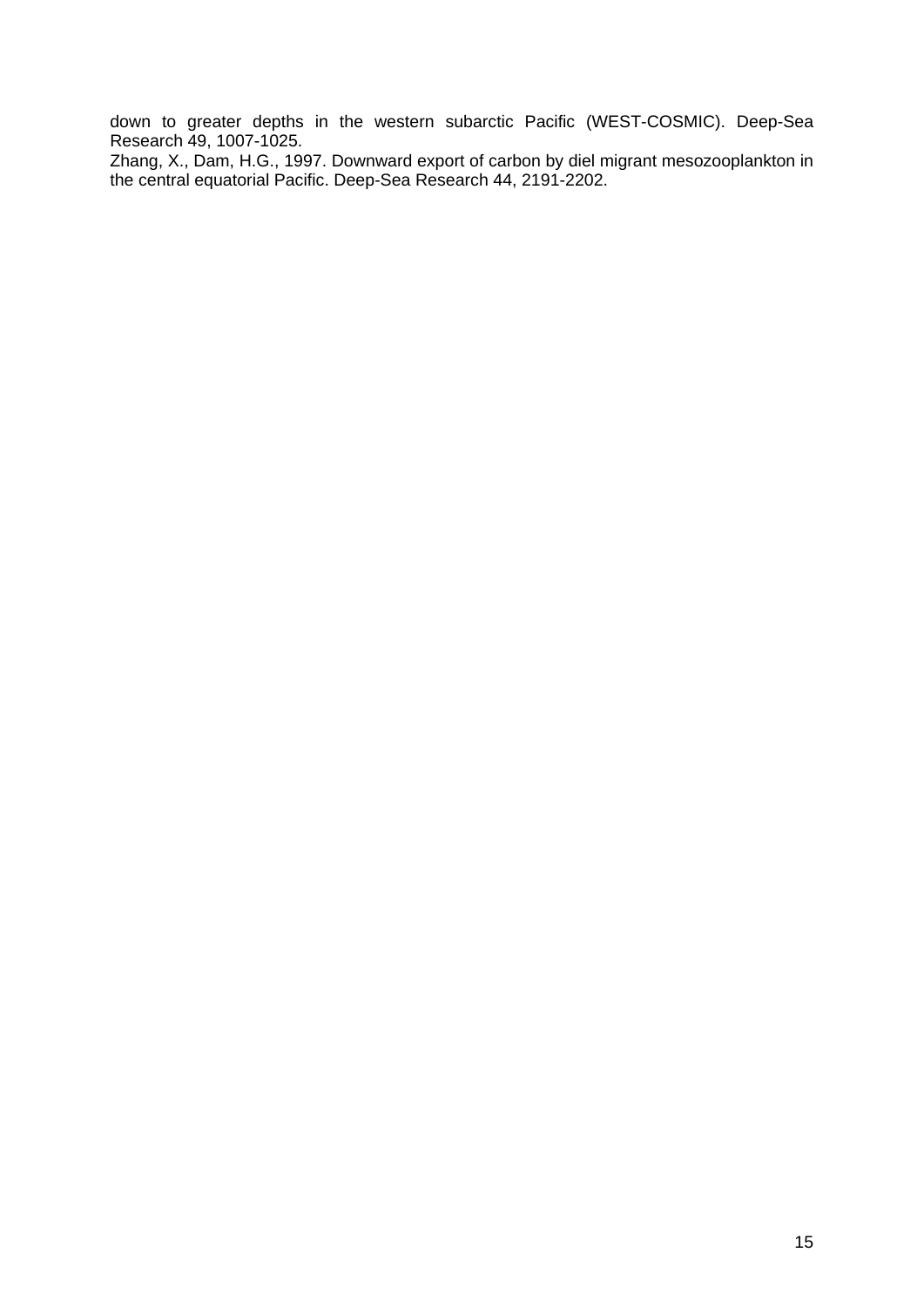| "Biologists"                                           | ERSEM 2004 (Blackford et al., 2004)                                                                                                                                                                                                                                                 | PISCES (Buitenhuis et al., 2006)                                                                                            | Fasham et al. (1990)                                                                           |  |  |  |
|--------------------------------------------------------|-------------------------------------------------------------------------------------------------------------------------------------------------------------------------------------------------------------------------------------------------------------------------------------|-----------------------------------------------------------------------------------------------------------------------------|------------------------------------------------------------------------------------------------|--|--|--|
| Ingestion rate (I)                                     | Uptake rate<br>$I = I_{max}^*f(food)*f(T)$<br>f (food) = $food_{tot}/(K + food_{tot})$<br>$\begin{array}{l} \mathsf{food}_\mathsf{tot} = \sum [p^* \mathsf{food}^2 / \mathsf{food} + Z_\mathsf{minfood}] \\ \mathsf{f}(T) = Q_{10}^{((T-10)/10)} - Q_{10}^{((T-32)/3)} \end{array}$ | Grazing rate<br>$I = I_{max}^* f (food)^* f(T)$<br>$f(food) = p*food/(K + \sum(p*food))$<br>$f(T) = {^{10} \sqrt{Q_{10}}T}$ | Grazing rate<br>$I = I_{max}$ *f(food)<br>$f(food) = \sum [p * food^2/(K + \sum (p * food^2)]$ |  |  |  |
| Assimilation rate (A)                                  | Assimilation<br>$A = I^*ae$                                                                                                                                                                                                                                                         | no equivalent (assimilation is included in<br>GGE)<br>NG= I*GGE (GGE=NGE*ae)                                                | Assimilation<br>$A = I^*ae$                                                                    |  |  |  |
| Egestion rate (F)                                      | Particulate excreted fraction of uptake<br>$F = I^*(1 - ae)^*e''(1 - pDOM)$                                                                                                                                                                                                         | Particulate egestion<br>$F = l^*$ unass                                                                                     | Egestion<br>$F = I^* (1 - ae)$                                                                 |  |  |  |
| Basal respiration rate $(R_h)$                         | Basal respiration rate<br>$\begin{array}{l} R_{\rm b} = r_{\rm rest} {}^\star f(T) \\ f(T) = Q_{10} {}^{((T-10)/10)} \text{ - } Q_{10} {}^{((T-32)/3)} \end{array}$                                                                                                                 | <b>Basal respiration</b><br>$Rb = resp_{0^{\circ}C}^{*}f(T)$<br>$f(T) = {^{10} \sqrt{Q_{10}}T}$                             | Not included                                                                                   |  |  |  |
| Routine respiration rate $(R_a)$                       | Activity respiration rate<br>$R_a = I^*(1 - ae)^*(1 - e_u)$                                                                                                                                                                                                                         | Feeding respiration producing DIC<br>$R_a = 1$ * (1-unass-GGE)*inorg                                                        | Not included                                                                                   |  |  |  |
| excretion<br>Inorganic<br>rate<br>$(E_{\text{inorg}})$ | Not included                                                                                                                                                                                                                                                                        | Feeding respiration producing nutrients<br>$E_{\text{inorg}} = I^*$ (1-unass-GGE)*inorg                                     | Ammonium excretion<br>Einorg = $\mu_2^*$ ε                                                     |  |  |  |
| Organic excretion rate $(E_{\text{ora}})$              | Excretion going to DOM<br>$E_{\text{org}} = I^*(1 - ae)^*e_u^*pDOM$                                                                                                                                                                                                                 | Dissolved egestion<br>$E_{org}$ = I* (1-unass-GGE)*(1-inorg)                                                                | DON excretion<br>$E_{\text{org}} = \mu_2^*(1-\epsilon)$                                        |  |  |  |
| Intrinsic mortality rate (M)                           | Oxygen dependent mortality<br>$M = (1-f(O2))$ * $rmortox+rmort$                                                                                                                                                                                                                     | biomass-dependent<br>Temperature<br>and<br>mortality                                                                        | Mortality staying in the mixed layer<br>$M = \mu_5^*(1-\Omega)$                                |  |  |  |
| Mortality rate by predation (P)                        | Not included                                                                                                                                                                                                                                                                        | $M+P = mort_{0°C} * f(T))* f(Z)$<br>$f(T) = {^{10} \sqrt{Q_{10}}T}$<br>$f(Z) = Z/Z_{ave}$ or $f(Z) = 1$                     | Mortality instantly exported from the mixed<br>layer<br>$P = \mu_5^* \Omega$                   |  |  |  |

Table 1. Comparison of the terminology for mesozooplankton vital rates generally used by biologists with the terminology and formulation in three models.

f(O<sub>2</sub>), f(food), f(T), f(Z): oxygen, food, temperature or zooplankton dependent function. food: concentration of each food type. food<sub>tot</sub>: total food concentration. inorg: inorganic. NGE: net growth efficiency. org: organic. p: food preference (w.d.). T: temperature. Z: zooplankton biomass. Z<sub>ave</sub>: average zooplankton biomass. Z<sub>minfood</sub>: lower threshold for feeding. For other terms see Table 2.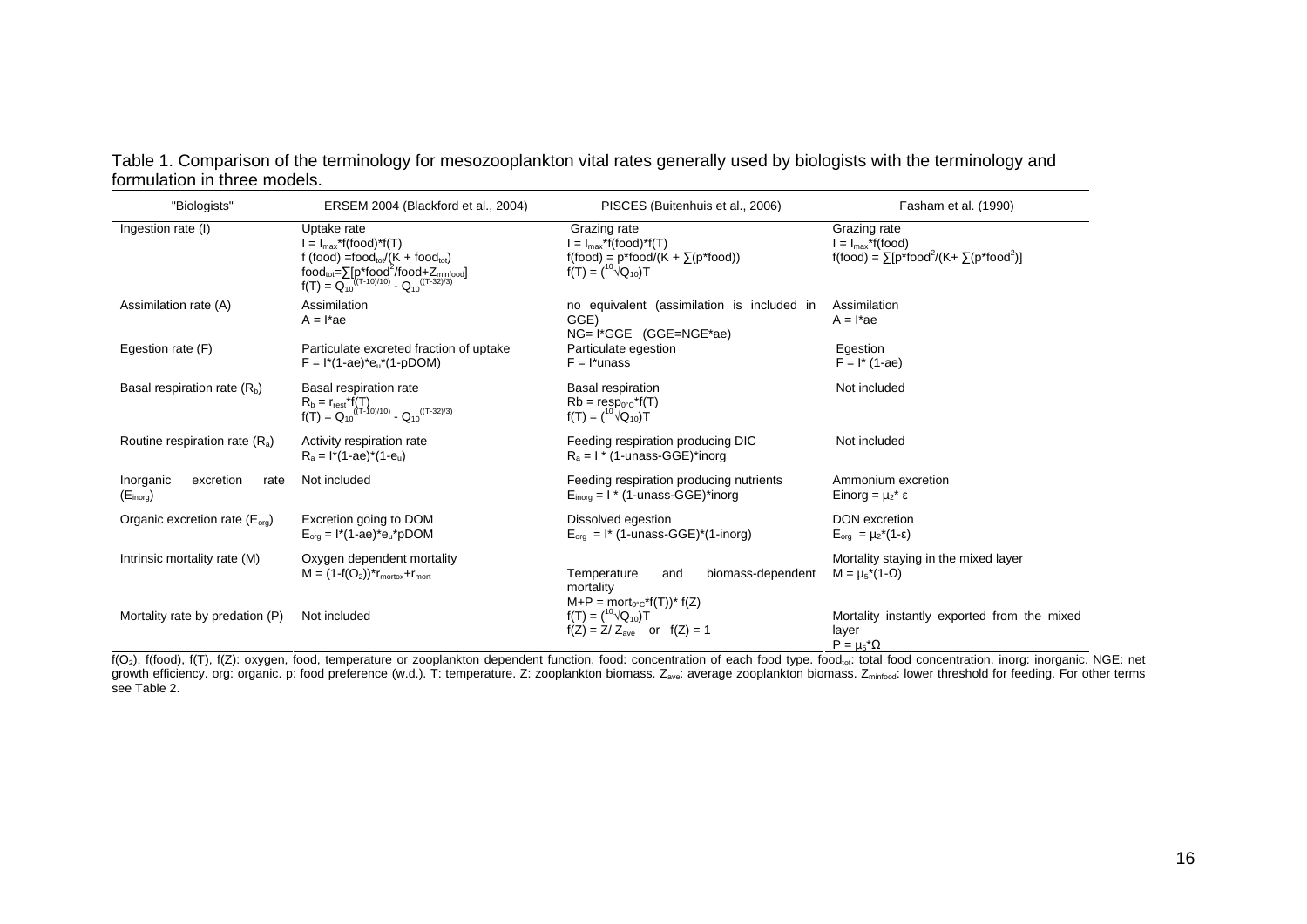Table 2. Comparison of the terminology for mesozooplankton vital rates associated parameters generally used by biologists (for copepods) with terminology and units used in three models. PISCES (Buitenhuis et al.,

|                                    | "Biologists"                                                                                   |                                    |    |                              | ERSEM 2004 (Blackford et al., 2004)                        |             |                  | PISCES (Buitenhuis et al.,<br>2006)                                                       |              |                         | Fasham et al. (1990)                                                |                 |  |
|------------------------------------|------------------------------------------------------------------------------------------------|------------------------------------|----|------------------------------|------------------------------------------------------------|-------------|------------------|-------------------------------------------------------------------------------------------|--------------|-------------------------|---------------------------------------------------------------------|-----------------|--|
| Sym                                | Term (general units)                                                                           | Range<br>values                    | οf | Sym                          | Term                                                       | Value       | Sym              | Term                                                                                      | Value        | Sym                     | Term                                                                | Value           |  |
| $\overline{\mathsf{x}}$            | <b>Half saturation</b><br>coefficient<br>(mass $V^1$ )                                         | 1-535mgC m <sup>-3(a)(b)</sup>     |    | Η                            | Food<br>concentration<br>where relative<br>uptake is 0.5   | 40mgC m     | $K_{1/2}$        | Half-saturation<br>grazing                                                                | 3.1mgC $m-3$ | $\overline{\mathsf{K}}$ | Half-saturation 79.3mgCm <sup>3(c)</sup><br>constant for<br>grazing |                 |  |
| $I_{\text{max}}$                   | Max ingestion rate<br>$(food org-1d-1)$                                                        | $0.03 - 2.65 d^{1(0)}$             |    | $r_{\rm ass}$                | Assimilation rate 0.5 d <sup>-1</sup><br>at $10^{\circ}$ C |             | $G_{0^{\circ}C}$ | Max grazing rate $0.31 d^3$<br>at $0 °C$                                                  |              | $\mathsf{q}$            | Max specific<br>grazing rate                                        | 1.0 $d^1(N)$    |  |
| $Q_{10}$                           | $Q_{10}$ for $Q_2$ respiration 1.8-2.1 <sup>(e)</sup>                                          |                                    |    | $Q_{10}$                     | $Q_{10}$ for respiration 2.0<br>$Q_{10}$ for uptake 2.0    |             | $Q_{10}$         | $Q_{10}$ for<br>respiration<br>$Q_{10}$ for grazing 1.99<br>$Q_{10}$ for mortality        | 3.16<br>1.77 |                         |                                                                     |                 |  |
| ae                                 | Assimilation efficiency 0.10-0.99 <sup>(f)</sup>                                               |                                    |    | a <sub>e</sub>               | Assimilation<br>efficiency                                 | 0.6         | $1 -$<br>unass   | n.e. term                                                                                 | 0.69         | $\beta_i$               | Assimilation<br>efficiency                                          | 0.75(N)         |  |
| GGE                                | Gross growth<br>efficiency                                                                     | $0.01 - 0.9^{(9)}$                 |    |                              |                                                            |             | GGE              | Gross growth<br>efficiency                                                                | 0.26         |                         |                                                                     |                 |  |
| $\sim$                             | egestion<br>ingestion                                                                          | $0.01 - 0.90^{(1)}$                |    | $(1-a_e)e_u(1-a_e)$<br>pDOM) | Particulate<br>excretion                                   | 0.1         | unass            | Particulate<br>egestion                                                                   | 0.31         | $1 - \beta i$           | Egestion<br>fraction                                                | 0.25(N)         |  |
| $\sim$                             | excretion+egestion<br>ingestion                                                                | >0.01 to >0.90 <sup>(f)</sup>      |    | e <sub>u</sub>               | Excreted fraction 0.5<br>of uptake                         |             |                  |                                                                                           |              |                         |                                                                     |                 |  |
|                                    | organic excretion<br>egestion                                                                  | $0.05 - 12^{(h)(m)}$               |    | pDOM                         | Excretion fraction 0.5<br>to DOM                           |             |                  |                                                                                           |              |                         |                                                                     |                 |  |
|                                    | Basal respiration rate<br>$(O_2 \text{ or } CO_2 \text{ V})$ org <sup>-1</sup> d <sup>-1</sup> | $0.02 - 0.12 d-1(i)(n)$            |    | $r_{\text{restr}}$           | Basal respiration 0.02 d <sup>-1</sup><br>rate at 10°C     |             |                  | resp <sub>0</sub> <sup>c</sup> respiration rate at 0.012 d <sup>-1</sup><br>$0^{\circ}$ C |              |                         |                                                                     |                 |  |
| $E_{\text{inog}} + E_{\text{org}}$ | Total excretion rate<br>(N or C mass)org $1d^{-1}$                                             | $0.01 - 0.48$<br>$(1(N)^{(h)(m))}$ |    | ď                            |                                                            |             |                  |                                                                                           |              | $\mu_2$                 | Specific<br>excretion rate                                          | $0.1 d^{1} (N)$ |  |
|                                    | Inorganic excretion<br>Total excretion                                                         | $0.11 - 0.93$ (i) (N)              |    | $\overline{a}$               |                                                            |             |                  |                                                                                           |              | ε                       | Ammonium<br>fraction                                                | 0.75(N)         |  |
|                                    | 1- Organic<br>excretion<br>$CO2$ respir. +org.<br>excr.                                        | $0.23 - 0.95$ <sup>(i)</sup>       |    |                              |                                                            |             | inorg            | Inorganic fraction 0.68<br>of excretion                                                   |              |                         |                                                                     |                 |  |
|                                    | n.e.                                                                                           |                                    |    | $Z_{\text{minfood}}$         | Lower threshold<br>for feeding                             | 1 mgC $m-3$ |                  |                                                                                           |              |                         |                                                                     |                 |  |
|                                    | n.e.                                                                                           |                                    |    | $r_{\text{mort}}$            | Background<br>mortality rate                               | $0.05 d-1$  |                  |                                                                                           |              | $\mu_5$                 | Specific<br>mortality rate                                          | $0.05 d-1$      |  |
|                                    | Intrinsic<br>mortalityrate $(d-1)$                                                             | <0.01-0.63 $d^{-(k)}$              |    | $r_{\text{mortox}}$          | Mortality rate at<br>low $O2$                              | $0.25 d-1$  |                  | $\overline{a}$                                                                            | $\mathbf{r}$ |                         |                                                                     | $\sim$          |  |
|                                    | Intrinsic and<br>predational mortality<br>rate $(d^{-1})$                                      | <0.01-1.9 $d^{1(k)}$               |    |                              |                                                            |             | $mort_{0°C}$     | Mortality rate<br>at $0 °C$                                                               | $0.053 d^3$  |                         |                                                                     | $\sim$          |  |
|                                    | Mortality fraction<br>exported from the<br>mixed layer                                         | Close to zero $(1)$                |    |                              |                                                            |             |                  |                                                                                           |              | Ω                       | detrital fraction<br>of mortality                                   | 0.33            |  |